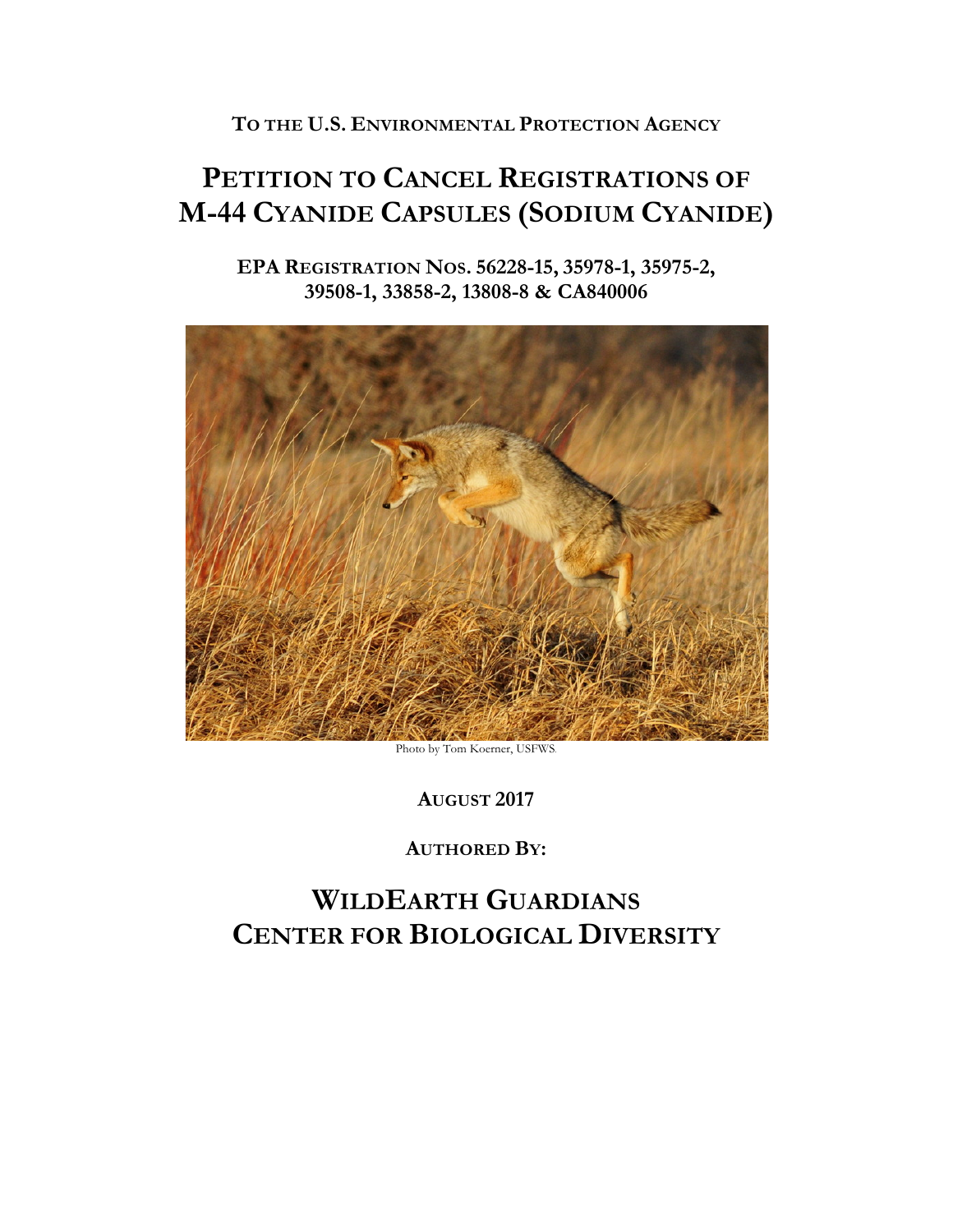### *Via Electronic and Certified Mail*

August 10, 2017

Mr. Scott Pruitt, Administrator U.S. Environmental Protection Agency 1200 Pennsylvania Avenue, N.W. Mail Code 1101A Washington, DC 20460

Ms. Wendy Cleland-Hamnett, Acting Assistant Administrator Office of Chemical Safety and Pollution Prevention U.S. Environmental Protection Agency 1200 Pennsylvanian Avenue, N.W. Mail Code 7101M Washington, DC 20460

Rick P. Keigwin, Jr., Acting Director Office of Pesticide Programs U.S. Environmental Protection Agency 1200 Pennsylvanian Avenue, N.W. Mail Code 7506C Washington, DC 20460

Dear Administrator Pruitt, Acting Assistant Administrator Cleland-Hamnett, and Acting Director Keigwin,

WildEarth Guardians, the Center for Biological Diversity, and several other wildlife and animal protection organizations seek a ban on use of M-44 cyanide capsules (sodium cyanide) in the lower 48 states. Sodium cyanide is a highly toxic pesticide registered for restricted use under the Federal Insecticide, Fungicide, and Rodenticide Act (FIFRA), 7 U.S.C.  $\frac{1}{3}$  136 et seq.<sup>1</sup> Sodium cyanide is used in M-44 ejector devices — also known as "cyanide bombs" –– to kill coyotes (*Canis latrans*), red fox (*Vulpes vulpes*), gray fox (*Urocyon cinereoargenteus*), and wild dogs suspected of preying on livestock.

Because of the dangers posed by sodium cyanide to wildlife and people, we hereby petition the U.S. Environmental Protection Agency (EPA), with respect to sodium cyanide registrations authorizing use in the lower 48 states, to: (1) Cancel all active and pending

 <sup>1</sup> Petitioners request action be taken to cancel all active registrations for M-44 cyanide capsules (sodium cyanide) in the lower 48 states and hereinafter reference all active registrations collectively when using the term "sodium cyanide" or "M-44 devices," including EPA Registration No. 56228-15 (APHIS), EPA Registration No. 35978-1 (Wyoming), EPA Registration No. 35975-2 (Montana), EPA Registration No. 39508-1 (New Mexico), EPA Registration No. 33858-2 (Texas), EPA Registration No. 13808-8 (South Dakota), and EPA Registration No. CA840006 (Sodium Cyanide).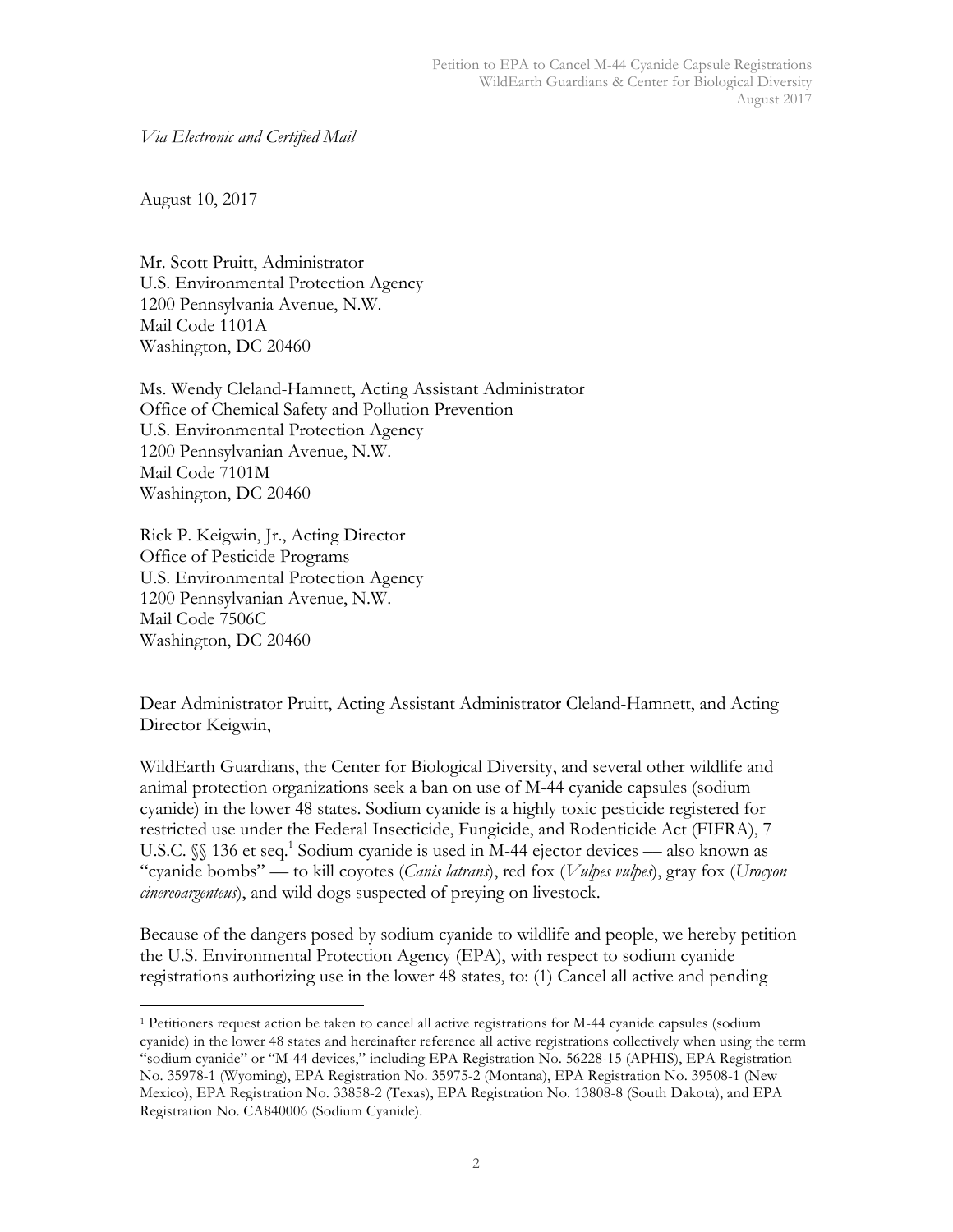registrations for sodium cyanide pursuant to FIFRA § 136d(b); (2) Suspend all sodium cyanide registrations pending completion of cancellation proceedings pursuant to FIFRA § 136d(c)(1); (3) Invoke a stop order prohibiting all current and future use of sodium cyanide effective immediately pursuant to FIFRA §§ 136k, 136j(a)(2)(G); and (4) Initiate Special Review proceedings for all sodium cyanide registrations pursuant to 40 C.F.R. Part 154. Thank you for your consideration. We look forward to your timely response.

Respectfully submitted,

S/ Kelly Nokes S/ Collette Adkins Carnivore Advocate Senior Attorney WildEarth Guardians **Center for Biological Diversity** knokes@wildearthguardians.org cadkins@biologicaldiversity.org (406) 209-9545 (651) 955-3821

CC: Mr. Yu-Ting Guilaran, Director, Office of Pesticide Programs, Pesticide Re-Evaluation Division; Ms. Marietta Echeverria, Director, Office of Pesticide Programs, Environmental Fate and Effects Division; and Mr. Mike Goodis, Director, Office of Pesticide Programs, Registration Division

On behalf of the following co-petitioners:

Talasi Brooks ADVOCATES FOR THE WEST tbrooks@advocateswest.org (208) 342-7024

Carter Dillard ANIMAL LEGAL DEFENSE FUND cdillard@aldf.org (707) 779-2055

Prashant Khetan BORN FREE USA prashant@bornfreeusa.org (202) 450-3168

Hailey Hawkins ENDANGERED SPECIES COALITION hhawkins@endangered.org (662) 251-5804

Nicole G. Paquette HUMANE SOCIETY OF THE UNITED STATES npaquette@humanesociety.org (301) 258-1532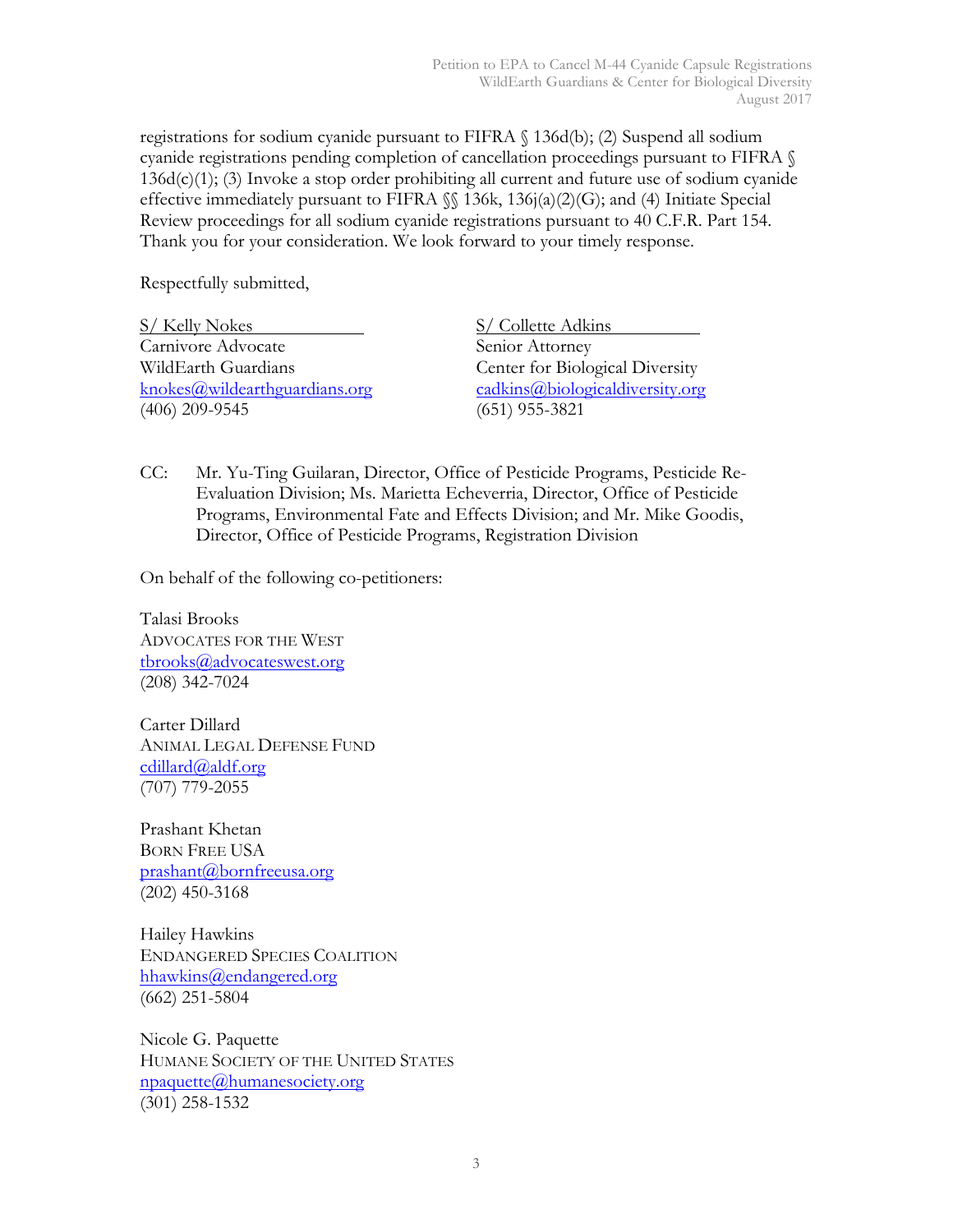Carson Barylak INTERNATIONAL FUND FOR ANIMAL WELFARE cbarylak@ifaw.org (614) 266-9475

Zack Strong NATURAL RESOURCES DEFENSE COUNCIL zstrong@nrdc.org (406) 564-8901

Brooks Fahy PREDATOR DEFENSE brooks@predatordefense.org (541) 937-4261

Camilla H. Fox PROJECT COYOTE cfox@projectcoyote.org (415) 945-3232

Kristen Stade PUBLIC EMPLOYEES FOR ENVIRONMENTAL RESPONSIBILITY kstade@peer.org (240) 247-0296

Athan Manuel SIERRA CLUB athan.manuel@sierraclub.org (202) 548-4580

Kevin Bixby SOUTHWEST ENVIRONMENTAL CENTER kevin@wildmesquite.org (575) 522-5552

John Mellgren WESTERN ENVIRONMENTAL LAW CENTER mellgren@westernlaw.org (541) 359-0990

Erik Molvar WESTERN WATERSHEDS PROJECT emolvar@westernwatersheds.org (307) 399-7910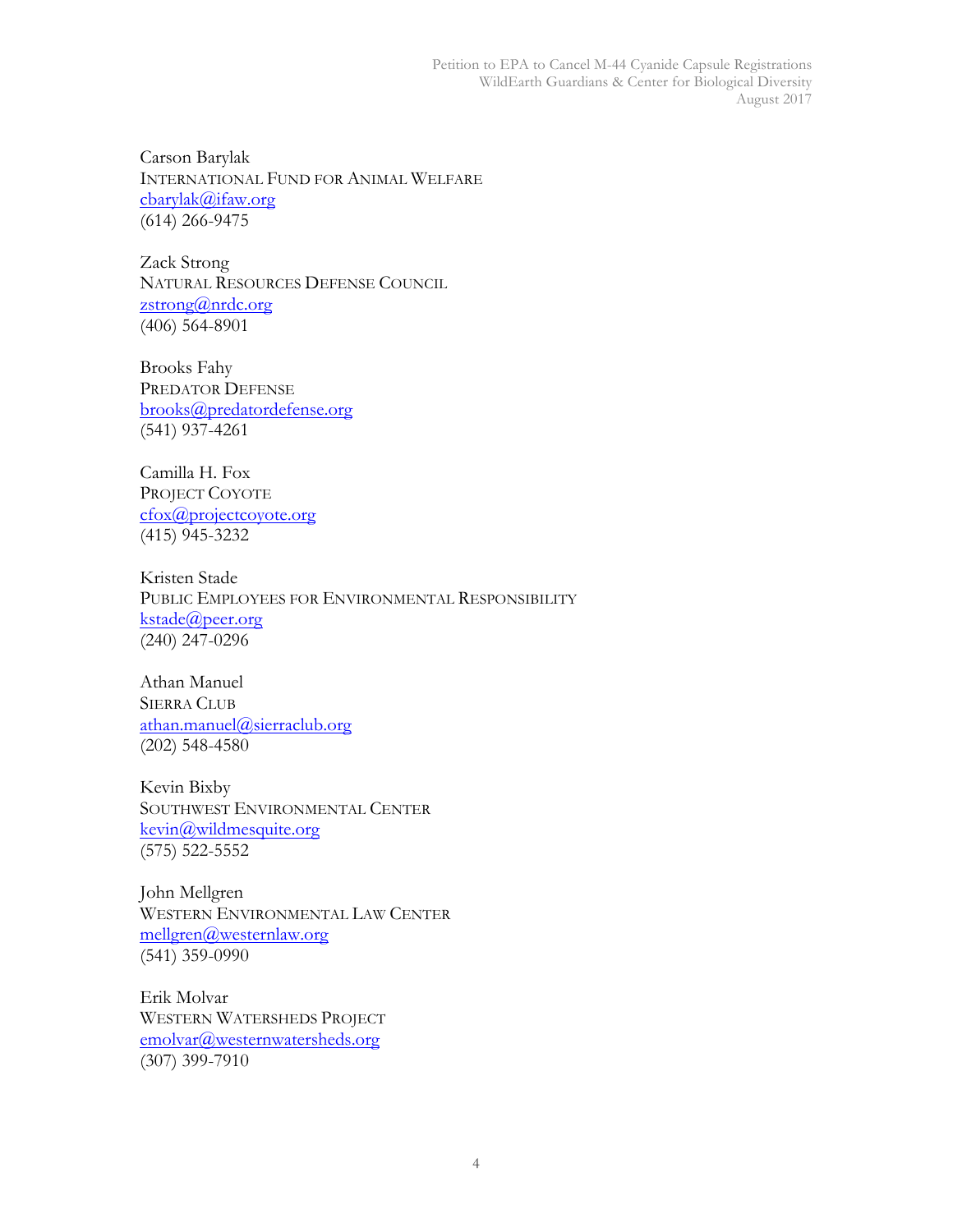Petition to EPA to Cancel M-44 Cyanide Capsule Registrations WildEarth Guardians & Center for Biological Diversity August 2017

Kim Crumbo WILDLANDS NETWORK crumbo@wildlandsnetwork.org (928) 606-5850

Maggie Howell WOLF CONSERVATION CENTER Maggie@nywolf.org  $(914) 763 - 2373$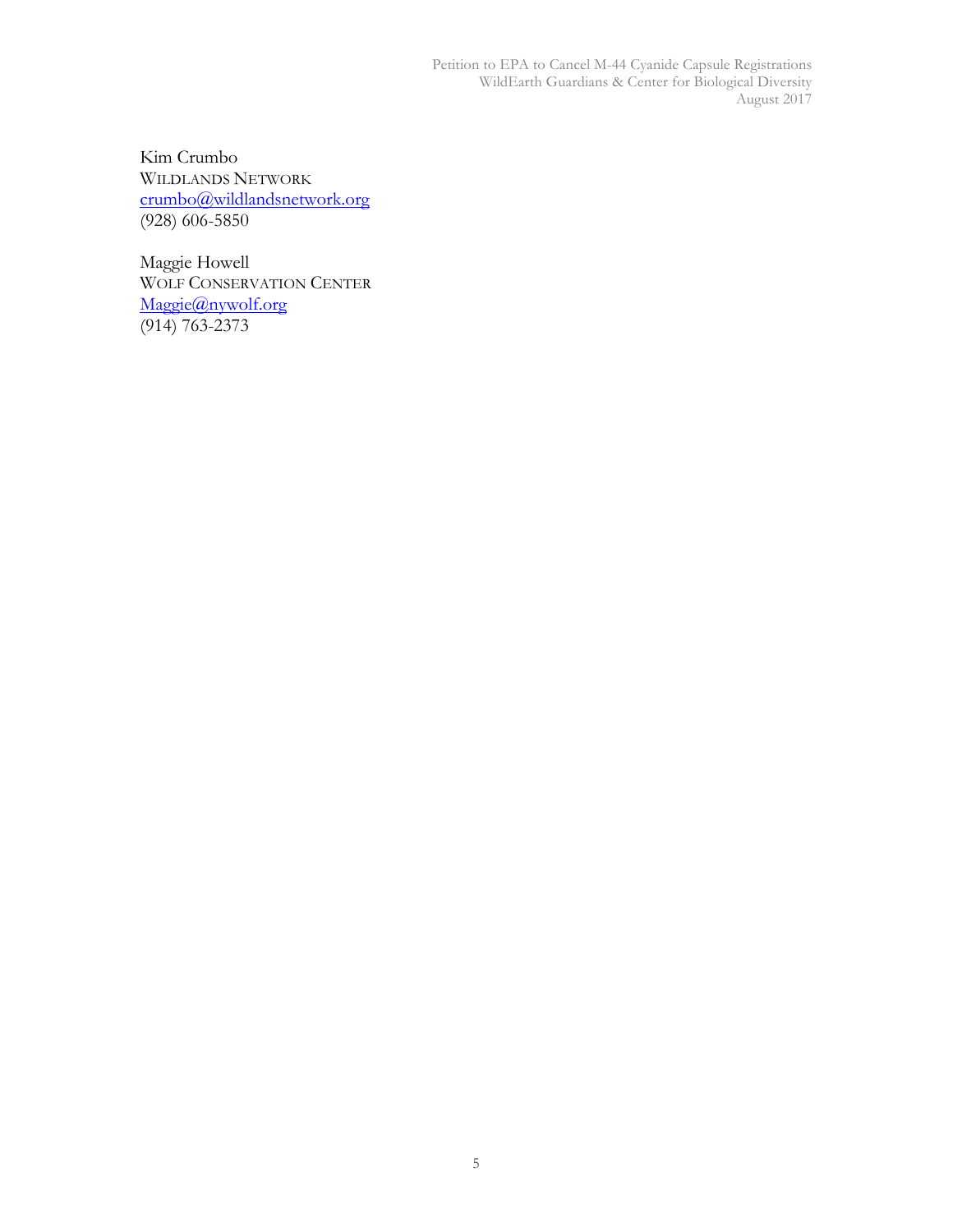## **TABLE OF CONTENTS**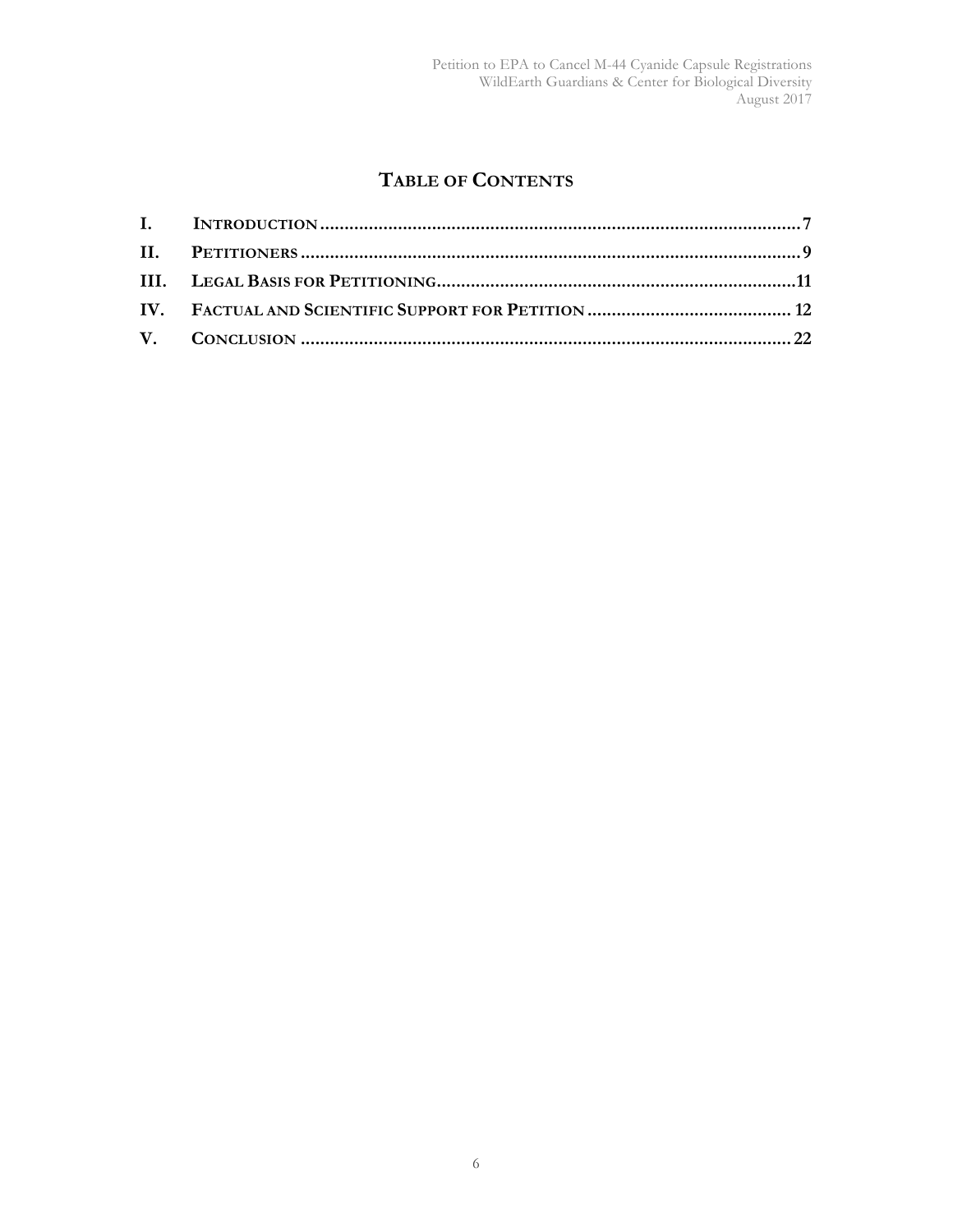## **I. INTRODUCTION**

The Federal Insecticide, Fungicide, and Rodenticide Act (FIFRA), 7 U.S.C. § 136 et seq., provides the framework for federal regulation of pesticide use, sale, and distribution. The law is intended to prohibit the use of pesticides that cause unreasonable adverse effects on the environment.<sup>2</sup> The Administrator of the EPA is responsible for carrying out the mandates of the Act.<sup>3</sup> Pursuant to this obligation, the Administrator may limit the use of certain pesticides to prevent unreasonable adverse effects on the environment.<sup>4</sup>

M-44 cyanide capsules (containing a pesticide called sodium cyanide) are registered for restricted use under FIFRA (EPA Registration No's. 56228-15, 35978-1, 35975-2, 39508- 1, 33858-2, 13808-8, and CA840006). Wildlife Services, a program of the U.S. Department of Agriculture, Animal and Plant Health Inspection Service (APHIS), is a registered user of sodium cyanide (EPA Registrant No. 56228-15). Other registered users include Wyoming Dept. of Agriculture (No. 35978-1), Montana Dept. of Agriculture (No. 35975-2), New Mexico Dept. of Agriculture (No. 39508-1), Texas Dept. of Agriculture (No. 33858-2), and South Dakota Dept. of Agriculture (No. 13808-8). This Petition hereby requests that the Administrator use his authority to prohibit use of sodium cyanide in the lower 48 states pursuant to FIFRA and the Act's implementing regulations. With respect to the lower 48 states, we request the Administrator: (1) Cancel all active and pending registrations for sodium cyanide pursuant to FIFRA § 136d(b); (2) Suspend all sodium cyanide registrations pending completion of cancellation proceedings pursuant to FIFRA § 136d(c)(1); (3) Invoke a stop order prohibiting all current and future use of sodium cyanide effective immediately pursuant to FIFRA  $\mathcal{S}$  136k, 136j(a)(2)(G); and (4) Initiate Special Review proceedings for all sodium cyanide registrations pursuant to 40 C.F.R. Part 154.

## **M-44 Devices and Overview of Use**

Sodium cyanide is the pesticide active ingredient used in M-44 devices, which are also known as "cyanide bombs." These devices are not actually bombs, however, because no explosives are used. Instead, an M-44 uses a spring-loaded device that is screwed or pushed into the ground. The device is topped with scented bait to lure animals (such as coyotes, foxes, and other canids) to bite. Once the animal's teeth clench on the bait, a spring shoots a pellet of sodium cyanide into the animal's mouth.

The sodium cyanide combines with available moisture including saliva to make hydrogen cyanide gas, which is readily absorbed by the lungs and poisons the animal by inactivating an enzyme essential to mammalian cellular respiration.5 That quickly leads to central nervous system depression, cardiac arrest, and respiratory failure.<sup>6</sup>

 <sup>2</sup> 7 U.S.C. § 136a(a).

<sup>3</sup> 7 U.S.C. § 136(b).

 $47 \text{ U.S.C. }$  §§  $136a(c)(5)-(6)$ .

<sup>5</sup> U.S. Fish & Wildlife Service, *Biological Opinion: Effects of 16 Vertebrate Control Agents on Endangered and Threatened Species* (1993) at II-73 [hereinafter "1993 BiOp"].

<sup>6</sup> *Id*. at II-73.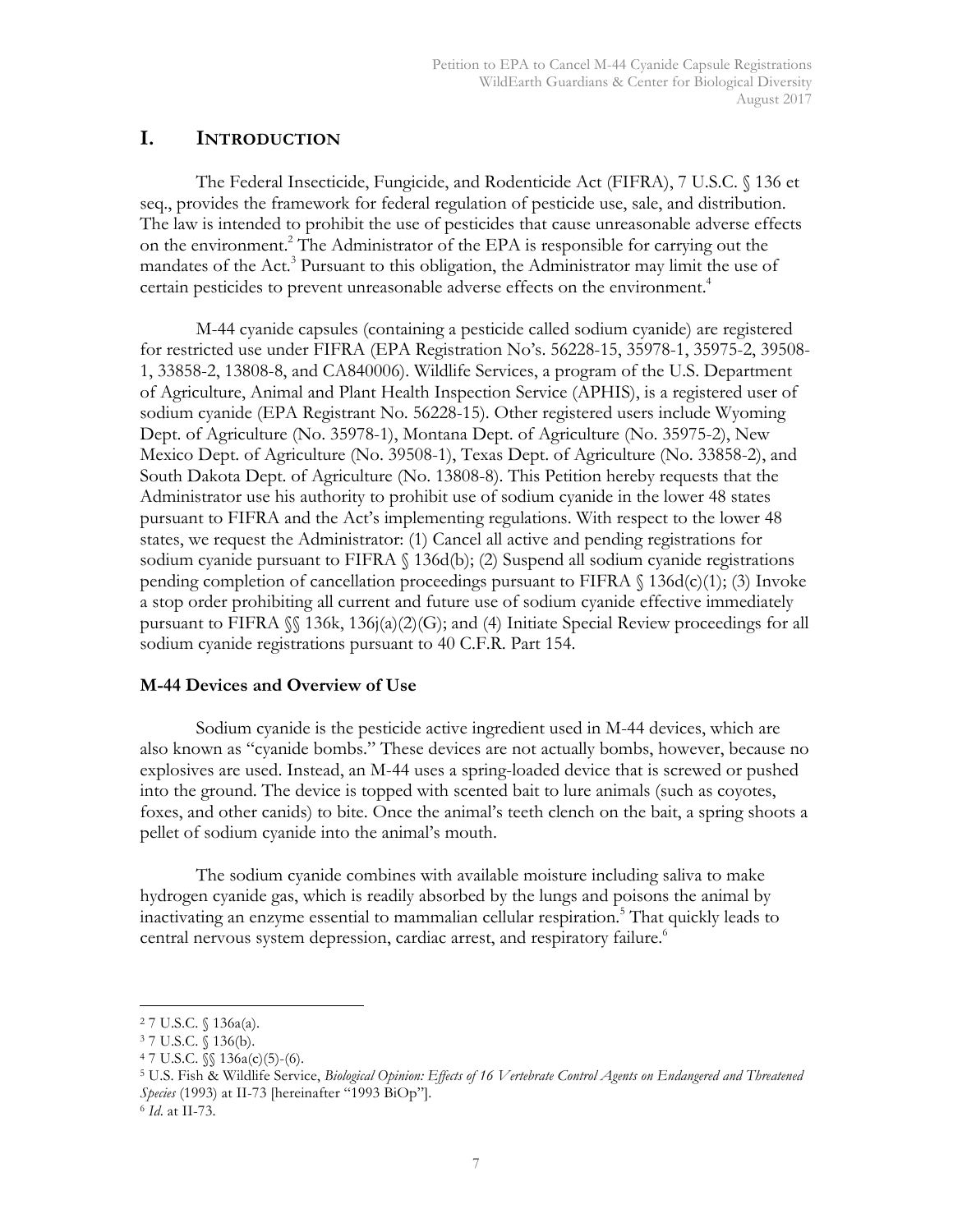Sodium cyanide is a Category 1 toxicant according to the EPA: the most acute, due to the imminent harm it poses to the environment and to humans.<sup>7</sup> Sodium cyanide is highly soluble in water and highly toxic to most aquatic organisms, and as a result, M-44 capsules may not be used within 200 feet of water.<sup>8</sup>

Wildlife Services and state agencies use M-44s in locales across the country to kill socalled "nuisance" wildlife, including coyotes, gray foxes and red foxes, and free-roaming dogs. <sup>9</sup> M-44s containing sodium cyanide are deployed primarily by Wildlife Services; however, the following states also have authority for their use: South Dakota, Montana, Wyoming, New Mexico, and Texas.<sup>10</sup> According to its 2015 and 2016 data, Wildlife Services uses M-44s in the following states: Colorado, Idaho, Montana, North Dakota, Nebraska, New Mexico, Nevada, Oklahoma, Oregon, Texas, Utah, Virginia, West Virginia and  $W$ yoming. $^{11}$ 

#### **Impacts of M-44s on Endangered Wildlife**

In a 1993 Biological Opinion that analyzed the impacts of sodium cyanide on endangered wildlife, the U.S. Fish and Wildlife Service (FWS) found that any carrion-feeding animal able to activate the M-44 device is at risk. For that reason, FWS placed additional restrictions on use of M-44s to try to reduce the risk to wildlife protected under the Endangered Species Act.

In its 1994 Reregistration Eligibility Decision (RED) pertaining to the use of sodium cyanide capsules in M-44 units, EPA concluded that the M-44 did not pose unreasonable risks to humans or the environment if used in accordance with the 26 use restrictions listed on the label, plus language determined by the FWS to be needed to protect endangered species likely to be jeopardized by use of M-44s.<sup>12</sup>

That analysis by FWS and EPA is decades old. Since then, M-44s have killed numerous non-target, federally protected endangered animals. Even when M-44s are used as intended to kill coyotes and other canids, harm to the environment can occur because of the important ecosystem roles played by these animals.

#### **Availability of Viable Alternatives**

The balance of interests clearly weighs in favor of prohibiting M-44s given the numerous viable alternatives to protect livestock from predation. For example, guard animals (including dogs, llamas, and donkeys) can be deployed, herders and range riders can

 <sup>7</sup> U.S. Environmental Protection Agency, Reregistration Eligibility Decision (R.E.D.) Facts: Sodium Cyanide (1994) *available at* https://archive.epa.gov/pesticides/reregistration/web/pdf/3086fact.pdf.

<sup>8</sup> 1993 BiOp at II-73.

<sup>9</sup> 1993 BiOp at II-73.

<sup>10</sup> 1993 BiOp at II-73.

<sup>11</sup> U.S. Dep't of Agriculture, Wildlife Services, *2016 Program Data Reports*, *available at* https://www.aphis.usda.gov/aphis/ourfocus/wildlifedamage/sa\_reports/sa\_pdrs/ct\_pdr\_home\_2016; U.S. Dep't of Agriculture, Wildlife Services, *2015 Program Data Reports*, *available at* https://www.aphis.usda.gov/aphis/ourfocus/wildlifedamage/sa\_reports/sa\_pdrs/ct\_pdr\_home\_2015.

<sup>12</sup> 1993 BiOp at II-74.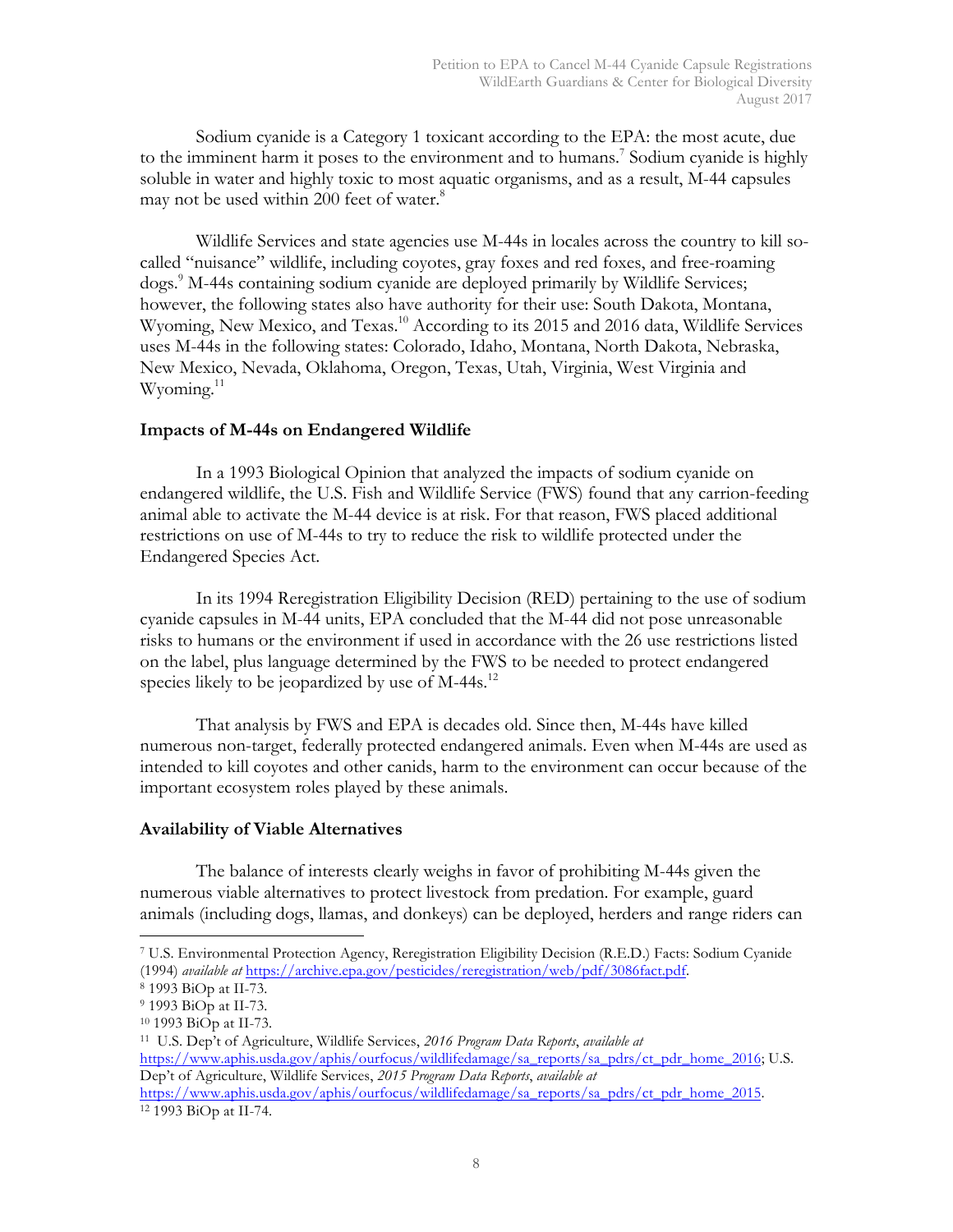be employed, and livestock operators can change animal husbandry practices to lessen the risk of predation. Deterrents, such as sound- and light-emitting frightening devices, can also be used to scare away potential predators.

In short, a number of viable alternative tools to address livestock conflicts exist, eliminating the need for M-44 sodium cyanide capsules altogether.

## **II. PETITIONERS**

WILDEARTH GUARDIANS is a non-profit  $501(c)(3)$  organization dedicated to protecting and restoring the wildlife, wild places, wild rivers, and health of the American West. Guardians has over 215,000 activists and members supporting their efforts to end government-funded programs of cruelty to native wildlife.

The CENTER FOR BIOLOGICAL DIVERSITY is a non-profit 501(c)(3) organization with over 48,500 active members and 1.3 million supporters. The Center and its members are concerned with the conservation of imperiled species and the effective implementation of the ESA. Recognizing that pesticides are one of the foremost threats to the earth's environment, biodiversity, and public health, the Center works to prevent and reduce the use of harmful pesticides and to promote sound conservation strategies.

ADVOCATES FOR THE WEST is a non-profit organization protecting and defending public lands, wildlife, watersheds and air through litigation and negotiation.

The ANIMAL LEGAL DEFENSE FUND's mission is to protect the lives and advance the interests of animals through the legal system.

BORN FREE USA, a non-profit  $501(c)(3)$  organization, believes that every animal matters. Inspired by the Academy Award® winning film *Born Free*, the organization works locally, nationally, and internationally to end wild animal cruelty and suffering, and protect threatened wildlife. Born Free USA also operates one of the country's largest wildlife sanctuaries.

The ENDANGERED SPECIES COALITION is a  $501(c)(3)$  organization working to stop the human-caused extinction of our nation's at-risk species, to protect and restore their habitats, and to guide these fragile populations along the road to recovery. The Coalition is a network of conservation, scientific, education, religious, sporting, outdoor recreation, business and community organizations — and more than 150,000 individual activists and supporters –– all dedicated to protecting our nation's disappearing wildlife and last remaining wild places.

The HUMANE SOCIETY OF THE UNITED STATES ("The HSUS") is among the nation's largest animal protection organizations, headquartered in Washington, D.C. Since its establishment in 1954, The HSUS has worked to combat animal abuse and exploitation and promote the welfare of all animals. In particular, The HSUS works extensively to promote the conservation of native carnivores through research, public outreach and education, advocacy and litigation. The HSUS has long advocated humane,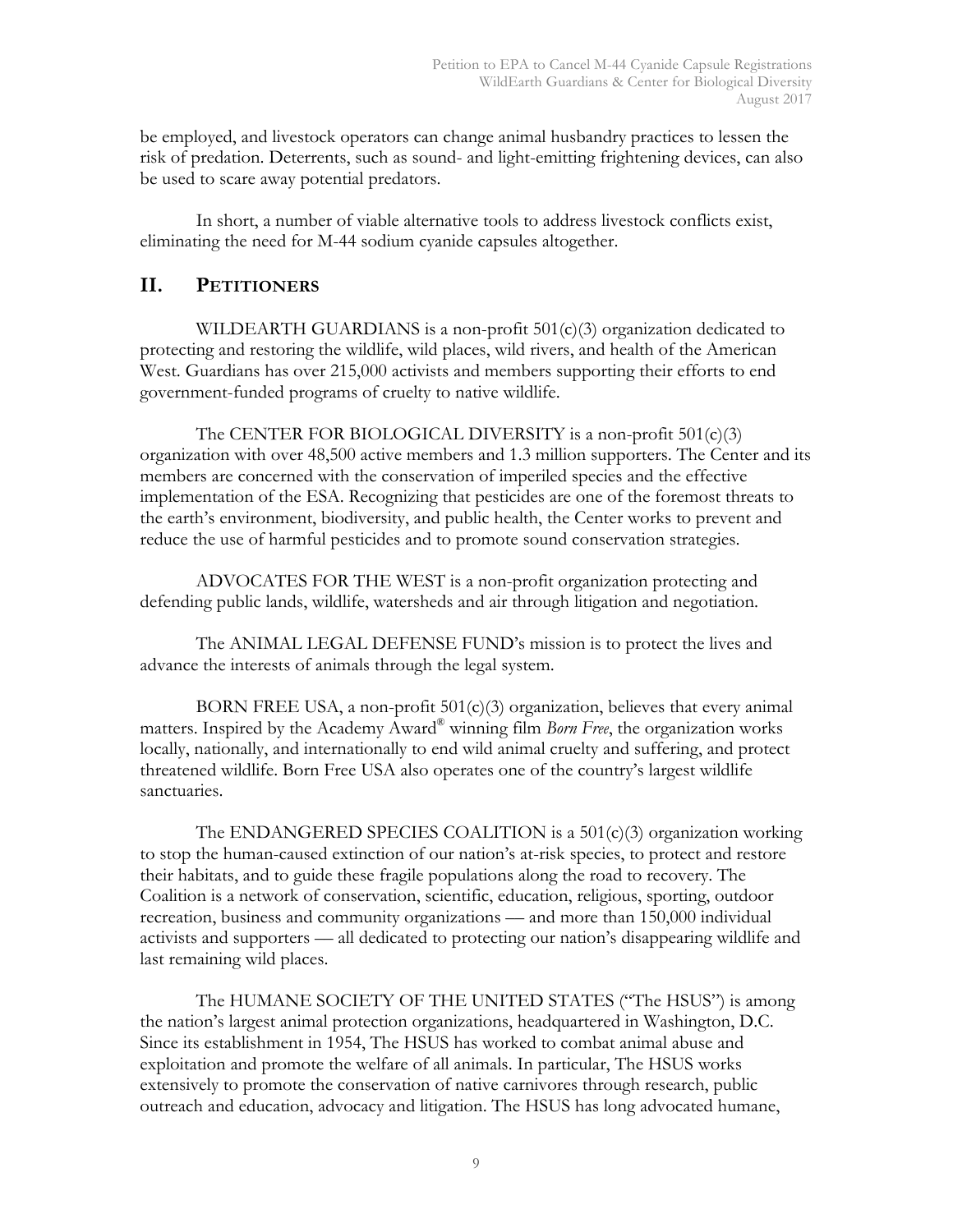non-lethal alternatives to cruel killing techniques including steel-jawed, leg-hold traps, strangling neck snares and the use of poisons such as sodium cyanide.

The INTERNATIONAL FUND FOR ANIMAL WELFARE's mission is to rescue and protect animals around the world. The organization rescues individuals, safeguards populations, and preserves habitat.

The NATURAL RESOURCES DEFENSE COUNCIL (NRDC) is an international nonprofit organization with more than 2 million members and online activists. Since 1970, our lawyers, scientists, and other environmental specialists have worked to protect the world's natural resources, public health, and the environment.

PREDATOR DEFENSE is a national non-profit advocacy organization working to protect native predators and end America's war on wildlife. Our efforts take us into the field, onto America's public lands, to Congress, and into courtrooms.

PROJECT COYOTE is a national non-profit organization and a North American coalition of wildlife educators, scientists, ranchers, and community leaders promoting coexistence between people and wildlife, and compassionate conservation through education, science, and advocacy.

PUBLIC EMPLOYEES FOR ENVIRONMENTAL RESPONSIBILITY (PEER) is a non-profit organization protecting public employees who protect our environment. PEER serves professionals who uphold environmental laws so that public servants may work as "anonymous activists," and their agencies must confront the message, not the messenger.

The SIERRA CLUB is one of America's largest and most influential environmental organizations, with more than 3 million members and supporters. In addition to helping people from all backgrounds explore nature and our outdoor heritage, the Sierra Club works to promote clean energy, safeguard the health of our communities, protect wildlife, and preserve our remaining wild places through grassroots activism, public education, lobbying, and legal action.

The SOUTHWEST ENVIRONMENTAL CENTER works to protect and restore native wildlife and their habitats in the Southwest.

The WESTERN ENVIRONMENTAL LAW CENTER uses the full power of the law to defend and protect the American West's treasured landscapes, iconic wildlife, and rural communities.

WESTERN WATERSHEDS PROJECT is a non-profit environmental group working to protect and restore western watersheds and wildlife.

The mission of WILDLANDS NETWORK is to reconnect, restore and rewild North America so that the diversity of life can thrive. The organization envisions a world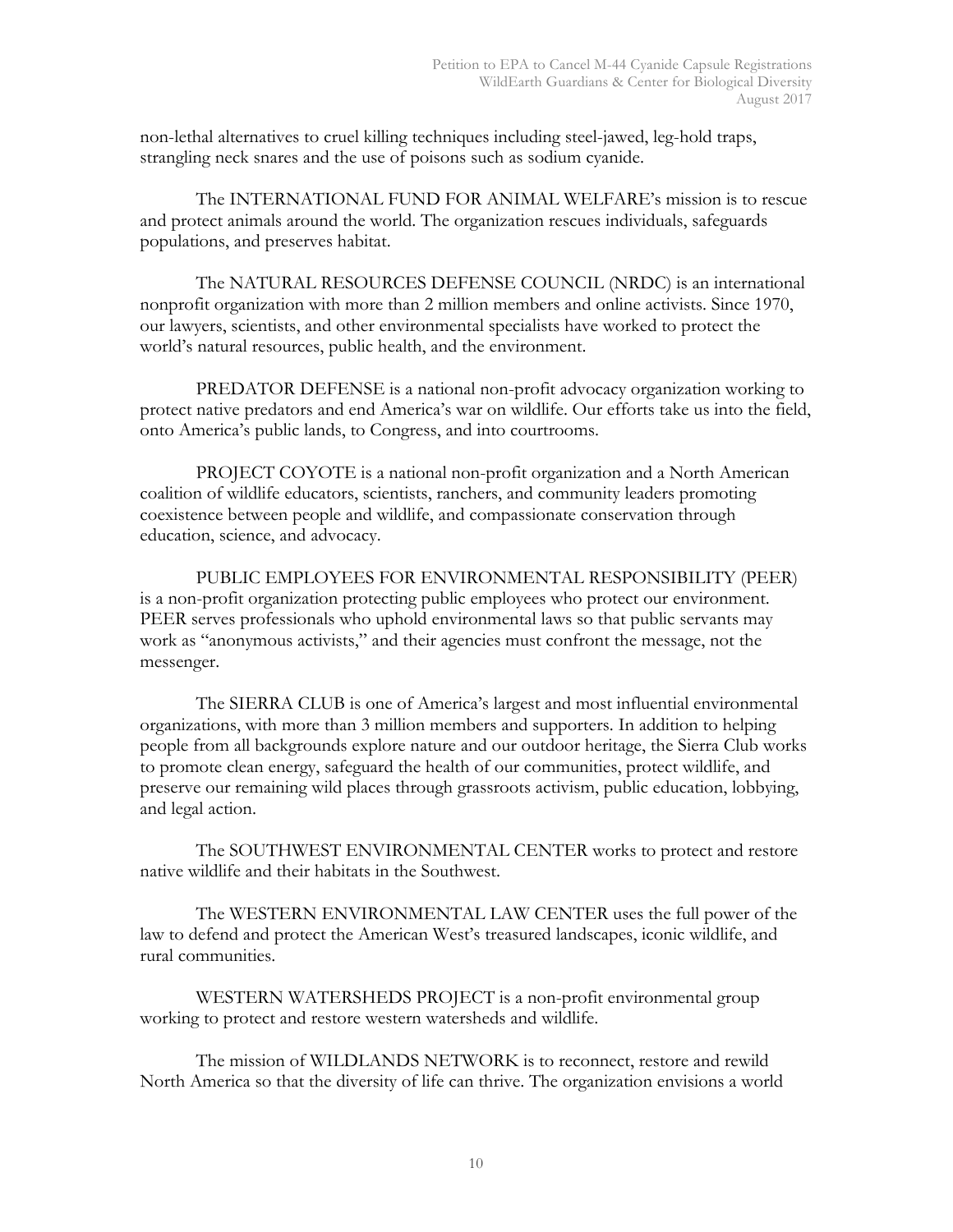where nature is unbroken, and where humans co-exist in harmony with the land and its wild inhabitants.

The WOLF CONSERVATION CENTER (WCC) is an environmental education organization committed to conserving wolf populations in North America through sciencebased education programming and participation in the federal Species Survival Plans for the critically endangered Mexican gray wolf and red wolf. Through wolves, the WCC teaches the broader message of conservation, ecological balance, and personal responsibility for improved stewardship of our World.

## **III. LEGAL BASIS FOR PETITIONING**

Cancellation, suspension, issuance of a stop order, and initiation of a Special Review for all sodium cyanide registrations in the lower 48 is appropriate at this time pursuant to FIFRA and its implementing regulations.

First, cancellation of a pesticide's registration is warranted where the pesticide, "when used in accordance with widespread and commonly recognized practice, generally causes unreasonable adverse effects on the environment."13 Here, the registration for sodium cyanide must be cancelled because, as documented below, its continued use is causing unreasonable adverse effects on the environment, members of the public, and non-targeted companion animals.

Second, suspension of a pesticide's registration is warranted under FIFRA §  $136d(c)(1)$  when such action is necessary to prevent an imminent hazard<sup>14</sup> during the time required for cancellation.<sup>15</sup> Here, as documented below, the registration for sodium cyanide should be suspended pending cancellation proceedings to prevent an imminent hazard to the environment and protected species.

Third, a "stop sale, use, or removal" order pursuant to FIFRA  $\S$  136k is appropriate when a registered pesticide is being used in an unlawful manner.<sup>16</sup> As documented below, evidence suggests that sodium cyanide –– a restricted use pesticide –– is being used in

 <sup>13</sup> 7 U.S.C. § 136d(b); *see also id.* § 136(bb) (providing that "[t]he term 'unreasonable adverse effects on the environment' means (1) any unreasonable risk to man or the environment, taking into account the economic, social, and environmental costs and benefits of the use of any pesticide ….").

<sup>14</sup> 7 U.S.C. § 136(l) ("The term 'imminent hazard' means a situation which exists when the continued use of a pesticide during the time required for cancellation proceeding would be likely to result in unreasonable adverse effects on the environment or will involve unreasonable hazard to the survival of species declared endangered or threatened by the Secretary pursuant to the Endangered Species Act of 1973 [16 U.S.C. 1531 et seq.]."). <sup>15</sup> 7 U.S.C. §136d(c)(1) ("If the Administrator determines that action is necessary to prevent an imminent hazard during the time required for cancellation … the Administrator may, by order, suspend the registration of the pesticide immediately.").

<sup>16</sup> 7 U.S.C. § 136k(a) ("Whenever any pesticide or device is found by the Administrator in any State and there is reason to believe on the basis of inspection or tests that such pesticide or device is in violation of any of the provisions of this chapter … or when the registration of the pesticide has been canceled by a final order or has been suspended, the Administrator may issue a written or printed 'stop sale, use, or removal' order to any person who owns, controls, or has custody of such pesticide or device ….").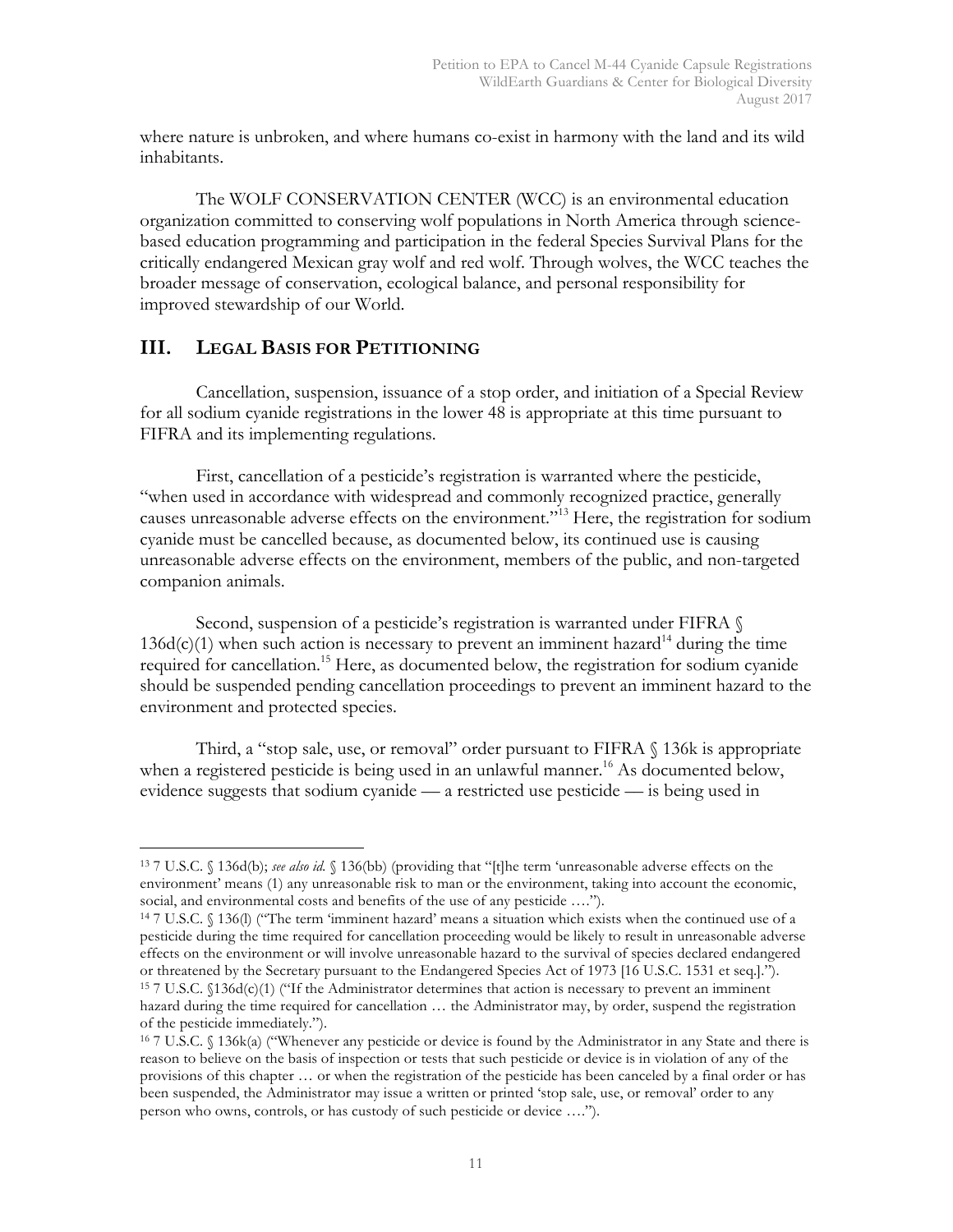violation of the pesticide's use restrictions, and thereby, its labeling requirements, which is unlawful under FIFRA  $\{ 136j(a)(2)(G).^{17} \}$ 

Fourth, the Administrator may initiate a Special Review pursuant to 40 C.F.R Part 154 when one or more of the risk criteria of 40 C.F.R  $\S$  154.7 are met.<sup>18</sup> As evidenced below, the Administrator may find that multiple risk criteria triggering such Special Review for sodium cyanide registrations are present.<sup>19</sup> For example, continued sodium cyanide use: "[m]ay pose a risk of serious acute injury to humans or domestic animals[;]" "[m]ay pose a risk to the continued existence of any endangered or threatened species designated by the Secretary of the Interior or the Secretary of Commerce under the Endangered Species Act of 1973, as amended[;]" and "[m]ay otherwise pose a risk to humans or to the environment which is of sufficient magnitude to merit a determination whether the use of the pesticide product offers offsetting social, economic, and environmental benefits that justify initial or continued registration."<sup>20</sup>

## **IV. FACTUAL AND SCIENTIFIC SUPPORT FOR PETITION**

## **M-44 Use has Unreasonable Adverse Impacts on the Environment and Presents an Imminent Hazard**

Evidence exists that past and present uses of sodium cyanide have unreasonable adverse impacts upon the environment and present an imminent hazard, as those terms are defined by FIFRA and the Act's implementing regulations.<sup>21</sup> M-44 use causes harm to nontarget wildlife, federally protected threatened and endangered species, and people and companion animals. The harms caused by M-44 use are not outweighed by the benefits of continued use because viable alternatives exist.

Impacts to Non-target Wildlife

<sup>19</sup> 40 C.F.R. § 154.7.

 $20\,40$  C.F.R.  $\mathcal{S}\$  154.7 (1), (3), (4), (6).

<sup>&</sup>lt;sup>17</sup> 7 U.S.C. § 136j(a)(2) (G)("It shall be unlawful for any person — ... to use any registered pesticide in a manner inconsistent with its labeling.").

<sup>18</sup> *See* 40 C.F.R. § 154.1 ("The purpose of the Special Review process is to help the Agency determine whether to initiate procedures to cancel, deny, or reclassify registration of a pesticide product because uses of that product may cause unreasonable adverse effects on the environment, in accordance with sections  $3(c)(6)$  and 6 of [FIFRA]. The process is intended to ensure that the Agency assesses risks that may be posed by pesticides and the benefits of use of those pesticides, in an open and responsive manner.").

<sup>&</sup>lt;sup>21</sup> 7 U.S.C.  $\sqrt{136}$ (bb) (providing that "[t]he term 'unreasonable adverse effects on the environment' means (1) any unreasonable risk to man or the environment, taking into account the economic, social, and environmental costs and benefits of the use of any pesticide ...."); 7 U.S.C. § 136(l) ("The term 'imminent hazard' means a situation which exists when the continued use of a pesticide during the time required for cancellation proceeding would be likely to result in unreasonable adverse effects on the environment or will involve unreasonable hazard to the survival of species declared endangered or threatened by the Secretary pursuant to the Endangered Species Act of 1973 [16 U.S.C. 1531 et seq.]."). *See also Environmental Defense Fund, Inc. v. EPA*, 510 F. 2d 1292, 1297 (D.C. Cir. 1975) (upholding EPA suspension and cancellation order for aldrin and dieldrin and stating: "We have cautioned that the term 'imminent hazard' is not limited to a concept of crisis. 'It is enough if there is a substantial likelihood that serious harm will be experienced during the year or two required in any realized projection of the administrative process.'" (citing *Defense Fund, Inc. v. EPA*, 465 F.2d 528, 540 (D.C. Cir. 1972)).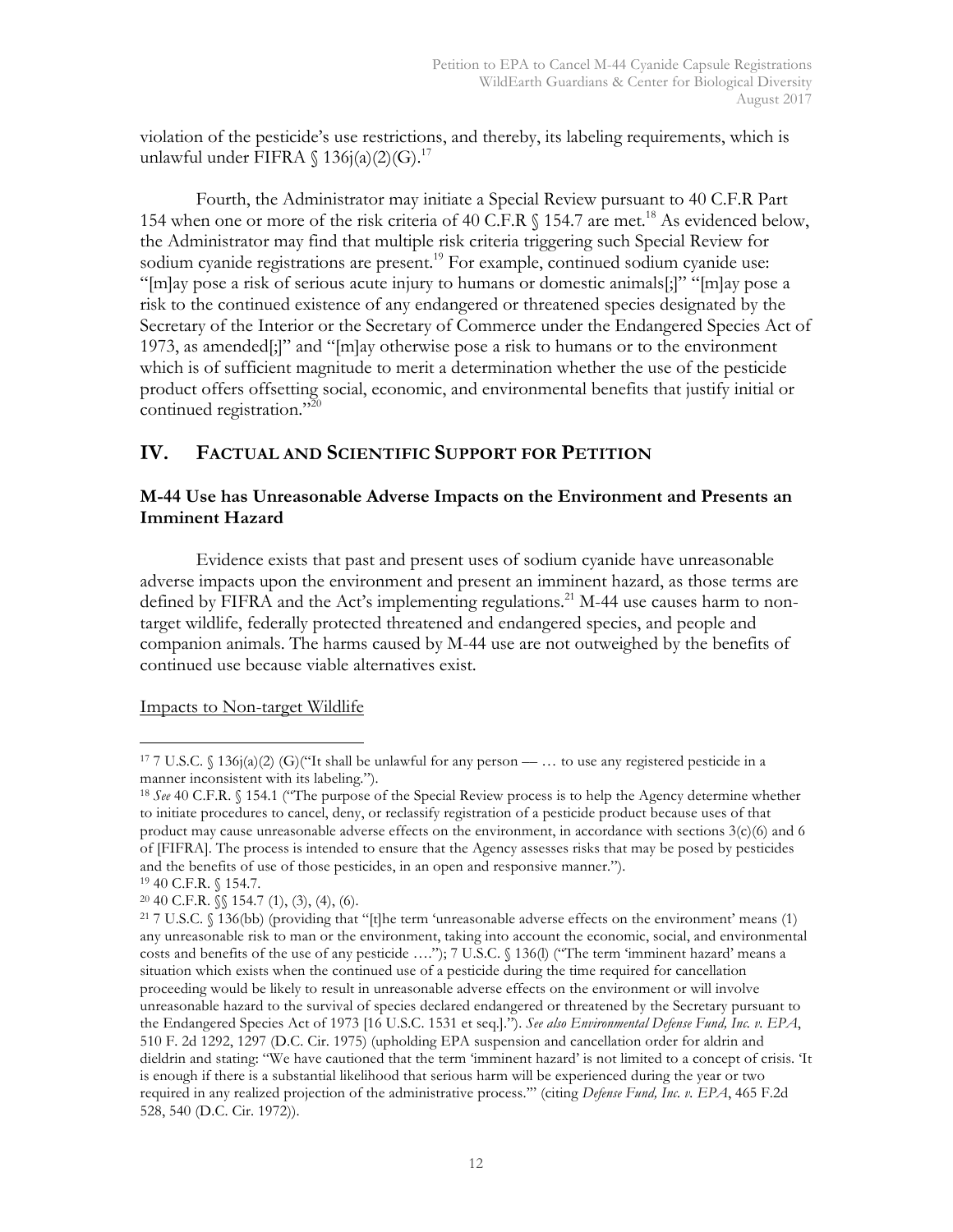M-44s are indiscriminate killers that are responsible for the deaths of thousands of non-target animals.

The U.S. Department of Agriculture's Animal Damage Control program (predecessor to APHIS-Wildlife Services) recorded 103,255 animals killed by M-44's between 1976 and 1986, including 4,868 non-target animals (approximately 5% of all animals killed).<sup>22</sup> Non-target species identified as having been killed by M-44s included grizzly bear, black bear, mountain lion, badger, kit and swift fox, bobcat, ringtail cat, feral cat, skunk, opossum, raccoon, Russian boar, feral hog, javelin, beaver, porcupine, nutria, rabbit, vulture, raven, crow, and hawk.<sup>23</sup> In addition, a California condor was found dead near the vicinity of an M-44 in 1986.<sup>24</sup>

A review of the Ecological Incident Information System in 2010 shows 45 terrestrial non-target animal incidents resulting from M-44 use from 1983-2009. The database records mortality for 26 birds, 15 dogs, ten wolves, three foxes, and two bears.<sup>25</sup>

According to Wildlife Services' most recent available data, from 2010-2016, over 2,600 animals were unintentionally taken by M-44s. For example, during that time period, Wildlife Services killed 882 non-target animals in Texas, 635 in Virginia, 336 in West Virginia, 315 in New Mexico, and 283 in Oklahoma.<sup>26</sup>

Wildlife Services' 2016 data shows that 321 animals were unintentionally killed by M-44s *in that year alone*. <sup>27</sup> Included among the non-targeted animals killed in 2016 were: 101 gray fox, 61 red fox, 57 raccoons, one black bear, one fisher, and seven domestic animals (such as family dogs). Such verified deaths almost certainly underestimate the total number of nontarget species impacted because the likelihood of locating the carcass of a non-target species is small, especially with respect to small birds and small mammals.

More recently, in February 2017, a wolf died in northeastern Oregon from an M-44 used by Wildlife Services to target coyotes. In March 2017, in two separate incidents, M-44s temporarily blinded a child and killed three family dogs in front of their families in Idaho and Wyoming.

Impacts to Threatened and Endangered Species

<sup>26</sup> U.S. Dep't of Agriculture, Wildlife Services, *2016 Program Data Reports*, *available at* https://www.aphis.usda.gov/aphis/ourfocus/wildlifedamage/sa\_reports/sa\_pdrs/ct\_pdr\_home\_2016 (last visited July 21, 2017).

 <sup>22</sup> 1993 BiOp at II-74.

<sup>23</sup> *Id*.

<sup>24</sup> *Id*.

<sup>25</sup> Memorandum dated Sept. 20, 2010 from Valerie Wood, Biologist at the Environmental Fate and Effects Division of EPA, to Kathryn Jakob, Chemical Review Manager at EPA with attached draft "Problem Formulation for the Ecological Risk Assessment, of Sodium Cyanide (M-44)" at 12.

<sup>27</sup> U.S. Dep't of Agriculture, Wildlife Services, *Program Data Report G – 2016 Animals Dispersed/Killed or Euthanized/Removed or Destroyed/Freed*, *available at* https://www.aphis.usda.gov/wildlife\_damage/pdr/PDR-G\_Report.php?fy=2016&fld=KILLED\_EUTH&fld\_val=0 (last visited June 5, 2017).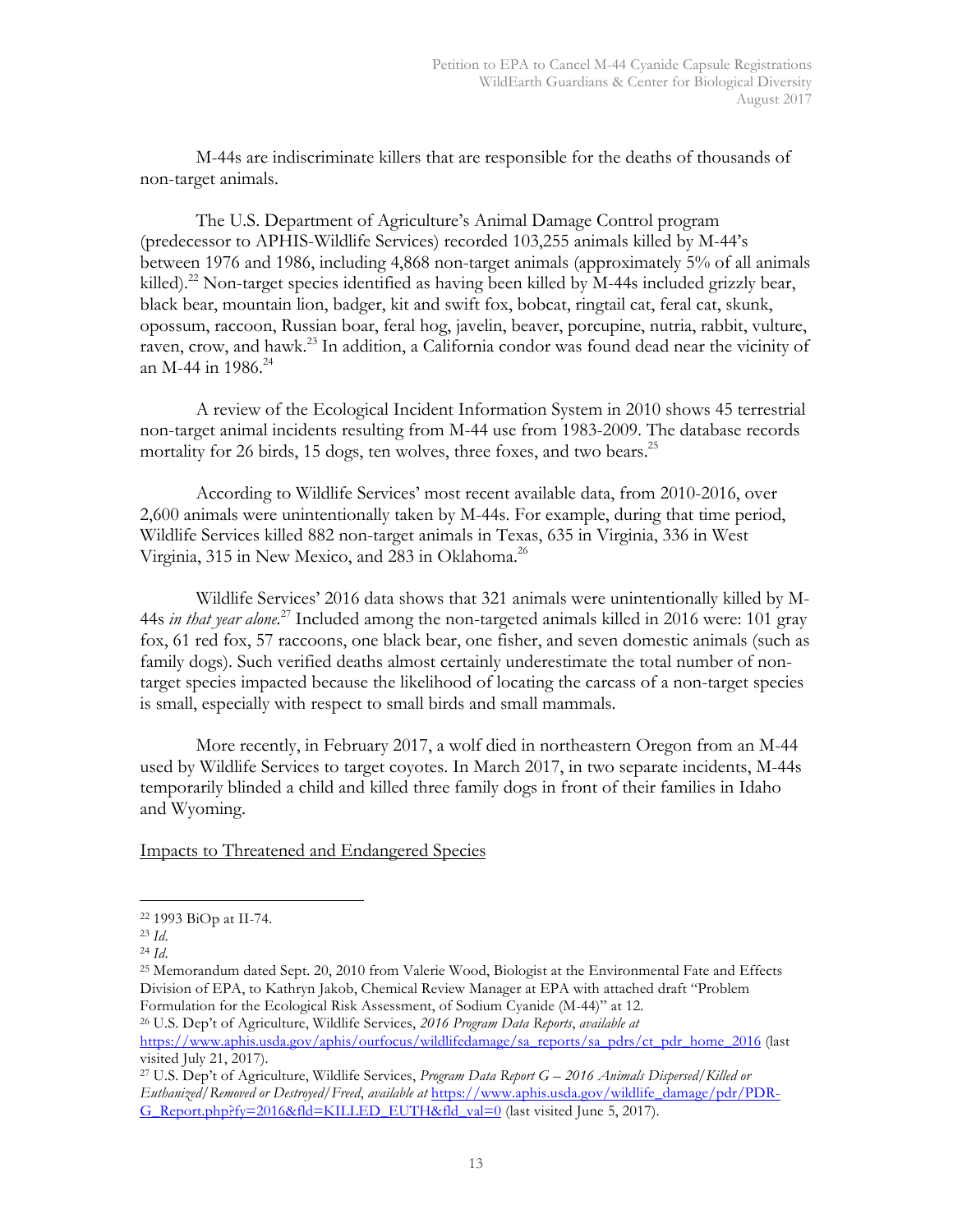M-44s also put federally protected threatened and endangered species at greater risk. Registered use of M-44s has unintentionally killed a threatened grizzly bear, endangered California condors, wolves and other species protected under the Endangered Species Act (ESA). M-44s placed in the habitat of Canada lynx, a threatened species under the ESA, or in the habitat of wolverine, a candidate species for ESA protection, further place these imperiled species at risk of extinction.

Specifically, according to documents received by the Center pursuant to the Freedom of Information Act, in 1978 a threatened grizzly bear in Montana died from an M-44. In 1983, an endangered California condor died from an M-44 in Kern County, California. In 1995, an endangered wolf in the panhandle of Idaho died from an M-44 set for coyotes. In March of 2001, an endangered wolf died from an M-44 in South Dakota. Two years later, in March of 2003, another wolf died in an undisclosed location. In March of 2005, a bald eagle, protected under the ESA at that time, died from an M-44 in McHenry County, North Dakota. In January of 2007, two wolves died from M-44s in Idaho near Riggins. In December of 2008, an endangered wolf was killed from an M-44 north of Cokeville, Wyoming, in Lincoln County. In May of 2013, a federally protected bald eagle died from an M-44 in Richland County, North Dakota.<sup>28</sup>

The number of federally-protected animals killed by M-44s are likely underrepresented here as these incidents only reflect deaths reported to the EPA. Many killed animals are likely never discovered as they can die some distance from the M-44 device, and other animals could be discovered but not reported.

The incidents detailed here do not include other protected non-endangered wildlife, such as state-listed or "special concern" species, killed by M-44s. As just one additional example, a protected<sup>29</sup> wolf died in 2017 from an M-44 device in northeastern Oregon.<sup>30</sup>

## Threats to People and Companion Animals

Sodium cyanide is a Category 1 toxicant because it is highly lethal to people and domestic animals in addition to native wildlife. M-44s put people and their companion animals unnecessarily at risk of being severely injured, or even killed.

In one tragic incident in March of 2017, a 14-year old boy was poisoned when he unsuspectingly tugged on an M-44 device while hiking behind his home in Idaho.<sup>31</sup> The boy watched in horror as his golden retriever convulsed and died within only minutes of the

<sup>31</sup> Cristina Corbin, *USDA Must Rethink Cyanide Bombs That Injured Boy, Killed Pets, Lawmaker Says*, FOX NEWS U.S. (Mar. 21, 2017) http://www.foxnews.com/us/2017/03/21/usda-must-rethink-cyanide-bombs-thatinjured-boy-killed-pets-lawmaker-says.html.

 <sup>28</sup> Incident reports and other documentation are on file with author Collette Adkins and included with this petition.

<sup>29</sup> Wolves throughout the State of Oregon are considered "a special status game mammal, protected by the Oregon Wolf Plan." Oregon Dep't of Fish & Wildlife, *Frequently Asked Questions about Wolves in Oregon*,

http://www.dfw.state.or.us/Wolves/faq.asp (last visited Aug. 9, 2017). 30 Oregon Dep't of Fish & Wildlife, *Press Release: Wolf Dies in Unintentional Take in Northeast Oregon* (Mar. 2, 2017) http://www.dfw.state.or.us/news/2017/03\_mar/030217.asp.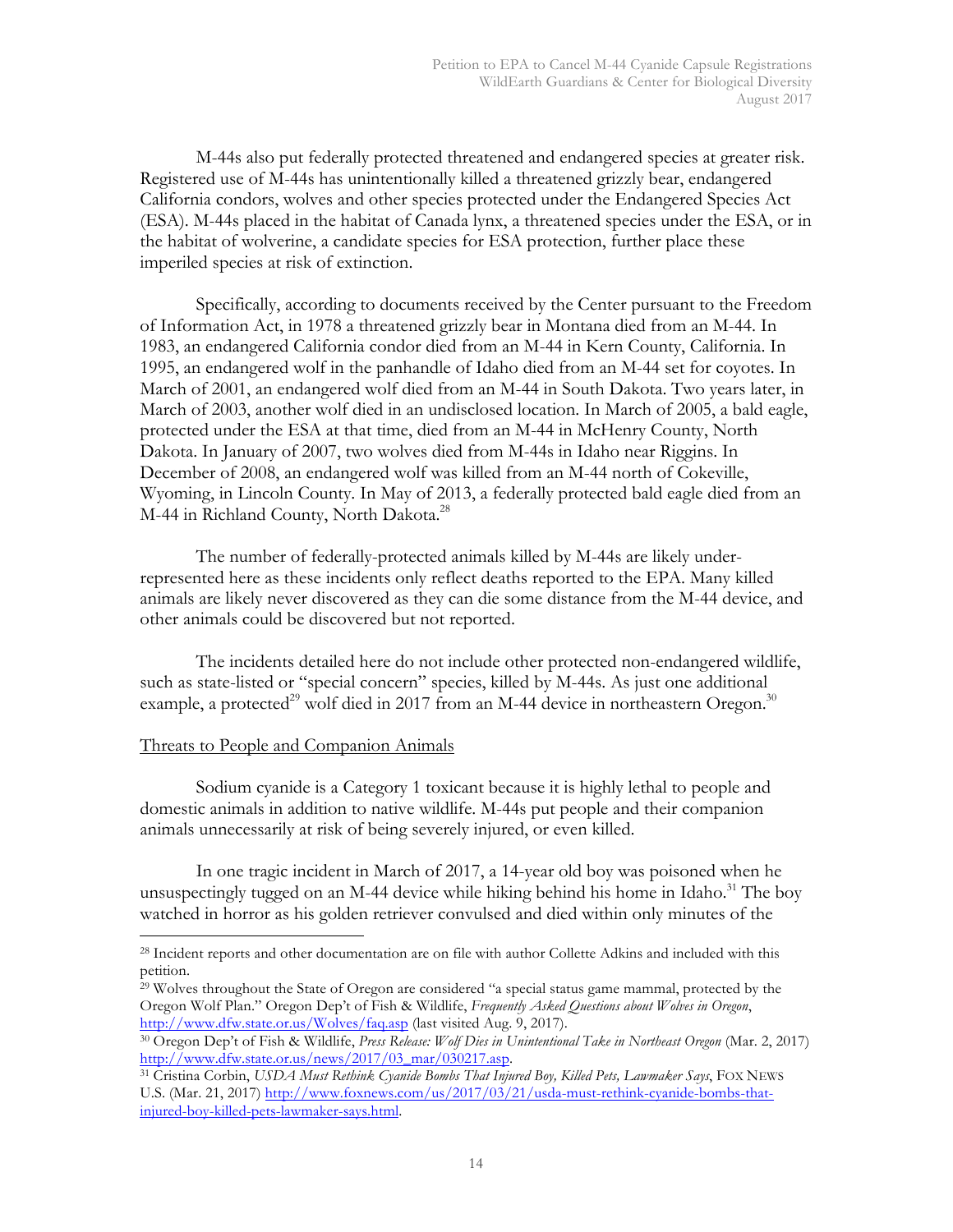device being activated. This incident sparked a public outcry, $3^2$  led to a statewide moratorium, and the introduction of federal legislation<sup>33</sup> to ban the devices from further use nationwide. Sadly, this tragic incident is only one of many that have occurred in the past and are likely to occur in the future if the devices remain in use.

In another recent incident, in March of 2017, M-44s killed two family dogs while the family hiked together on a prairie on public lands in Wyoming.<sup>34</sup> That incident not only put the dogs at risk but also the family members who were exposed to sodium cyanide when they tried to save the dogs by washing them in a creek and when they hugged and kissed their beloved dying pets.

In 2016 alone, Wildlife Services admitted to unintentionally killing seven domestic animals with  $M-44s$ <sup>35</sup> In addition, in 2016, Wildlife Services reported unintentionally killing 22 dogs that were classified as feral, free-ranging or hybrids. Many of these dogs were likely family dogs running off-leash. As of June, at least three domestic dogs were killed by M-44s in 2017.<sup>36</sup> Appendix B, which is attached, provides a list — compiled by Wildlife Services of dogs unintentionally killed by M-44s.

A number of employees and unsuspecting members of the public have also been put at risk from sodium cyanide's toxic effects. The Center received documentation of several such incidents in response to a request under the Freedom of Information Act. For example, in December of 1999, a private landowner tried to remove an M-44 placed on property that he was leasing and accidentally triggered the device. He tasted the poison in his mouth and his wife drove him to the hospital, where he received medical attention. In November of 2002, a woman accidentally triggered an M-44 device placed on her property. She experienced increased respiratory rate and eye irritation but was able to drive herself to the hospital. In May of 2007, a person spraying for mosquitoes accidentally stepped on a M-44 device and sodium cyanide sprayed into his eyes causing burning and irritation, as well as disorientation. He received emergency medical assistance, and several others, including a county sheriff, came to the scene and had to shower because of exposure to sodium cyanide. In February of 2011, a border patrol agent in Kinney County, Texas, kicked and then tugged at an unknown object, which turned out to be a M-44. The device exploded in his gloved hands and he called an ambulance, which brought him to the hospital for medical attention.<sup>37</sup>

 <sup>32</sup> Sarah V. Schweig, *Family's Dog Was Just Killed By This Tool –– And the U.S. Government Put It There*, THE DODO

<sup>&</sup>lt;sup>33</sup> See Press Release: Rep. Peter DeFazio Introduces Legislation to Ban Lethal Poisons Compound 1080, Sodium Cyanide from Predator Control (Mar. 30, 2017) http://defazio.house.gov/media-center/pressreleases/rep-peter-defazio-introduces-legislation-to-ban-lethal-poisons-compound. 34 http://www.predatordefense.org/features/m44\_WY\_Amy\_dogs.htm

<sup>35</sup> U.S. Dep't of Agriculture, Wildlife Services, *Program Data Report G – 2016 Animals Dispersed/Killed or Euthanized/Removed or Destroyed/Freed*, *available at* https://www.aphis.usda.gov/wildlife\_damage/pdr/PDR-G\_Report.php?fy=2016&fld=KILLED\_EUTH&fld\_val=0 (last visited June 5, 2017).

<sup>36</sup> Cristina Corbin, *USDA Must Rethink Cyanide Bombs That Injured Boy, Killed Pets, Lawmaker Says*, FOX NEWS U.S. (Mar. 21, 2017) http://www.foxnews.com/us/2017/03/21/usda-must-rethink-cyanide-bombs-thatinjured-boy-killed-pets-lawmaker-says.html.

<sup>37</sup> Incident reports and other documentation are on file with author Collette Adkins and included with this petition.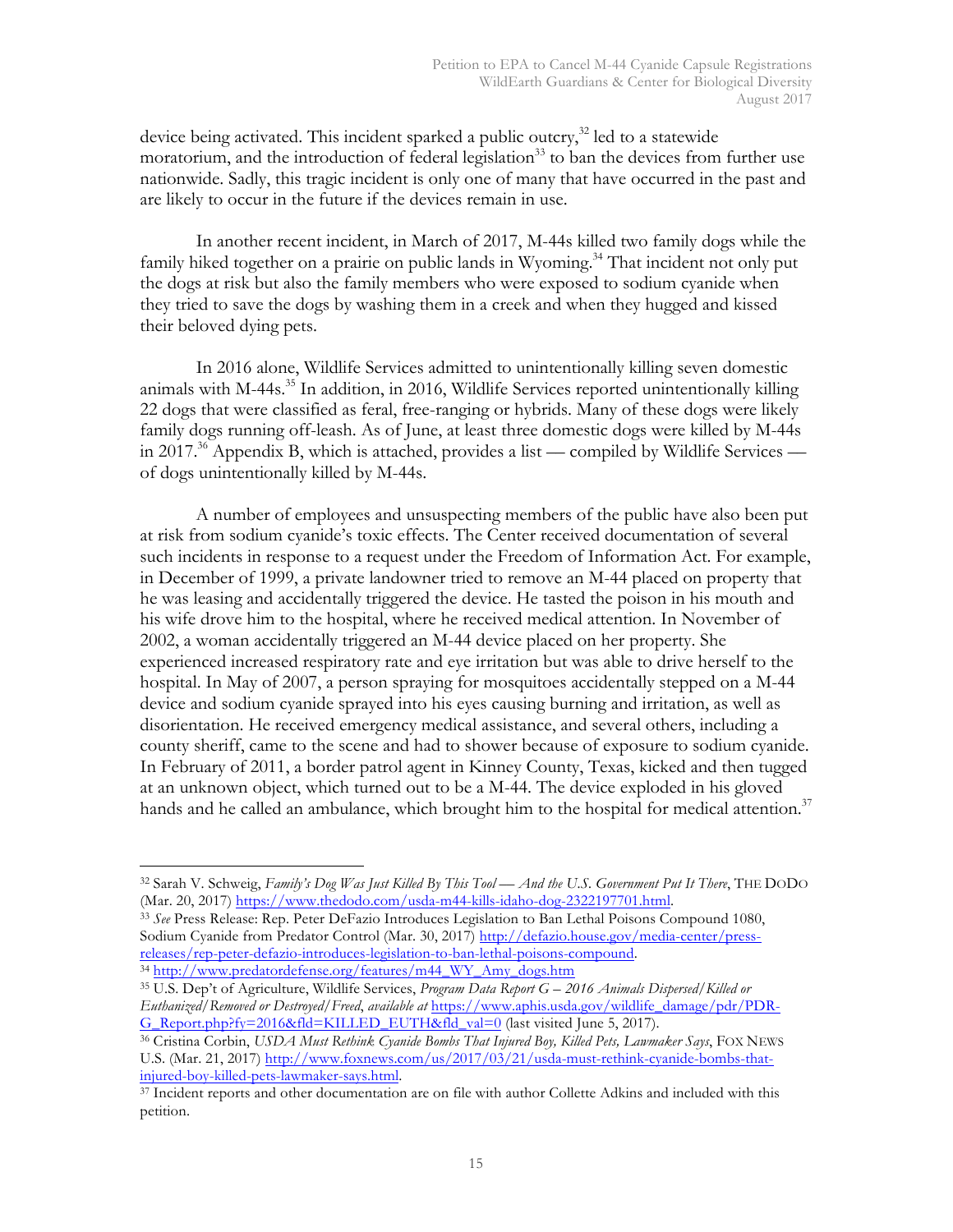Other reports of incidents have been gathered by the co-petitioning non-profit organizations, Predator Defense and The Humane Society of the United States. Dozens of these incidents are listed in Appendix A (attached). For example, in May of 2003, an M-44 device exploded and harmed a man who was rock hounding in Uintah County, Utah. His family did not know what hit him because of the lack of warning signs in the area. He immediately experienced disorientation and was unable to speak. His wife explains that he suffered for many years and had his life cut short because of the encounter.<sup>38</sup> Another incident involved a woman who was exposed to sodium cyanide after trying to resuscitate her dog, who died from an M-44 set on her land without her permission.<sup>39</sup> She immediately tasted the poison in her mouth and then felt disorientated. Over the next several months she experienced tingling in her arms and insomnia. Another incident involves a rancher who pulled on what he thought to be just a pipe sticking out of the ground but was actually an M-44 device that Wildlife Services set on his property without his permission.<sup>40</sup> When the device exploded, it badly cut and burned his hand. He experienced pain in his hand for several months during the slow healing process.

Several other reported incidents include pesticide applicators, which carry antidotes in case of sodium cyanide exposure. For example, in May 2001, an applicator accidentally triggered the device. He experienced temporary blindness in one eye, as well as blisters on his tongue and lips and went to the emergency room to receive medical attention. In January 2002, an applicator tried to cover an M-44 with a concrete block because he knew of hunting dogs in the area. He accidentally triggered the device and the sodium cyanide capsule hit his face and eye. He flushed his eyes and went to the hospital for medical attention. In March 2002, an applicator accidentally triggered an M-44 when he reached into a bucket in his vehicle that held the assembled device. He experienced burning of his eyes and could taste the poison in his mouth, and he drove himself to the emergency room, where he received medical assistance. In April 2005, an applicator accidentally triggered the device while installing it and administered the antidote. In January 2007, an applicator working on behalf of Wildlife Services in Oklahoma triggered an M-44. He experienced eye irritation and disorientation but was able to administer the antidote and drive himself to the hospital. In November 2008, an applicator accidentally triggered the device and the sodium cyanide capsule hit him in the face. After tasting the poison, he administered the antidote and went to the hospital for medical attention.<sup>41</sup>

#### Alternatives to Sodium Cyanide

M-44s are indiscriminate killing devices that are not needed in modern wildlife management because ample viable alternatives currently exist.

Numerous, proven effective and nonlethal methods of reducing conflicts with coyotes and other canids exist. For example, electric fences (that can be solar powered for use in remote areas), fladry (flags tied to ropes or fences), guard animals, range riders, strobe

 <sup>38</sup> https://www.predatordefense.org/docs/m44\_letter\_Slaugh\_DeFazio.pdf

<sup>&</sup>lt;sup>39</sup> https://www.predatordefense.org/docs/m44\_letter\_Kingsley\_DeFazio\_01-09-07.pdf

<sup>&</sup>lt;sup>40</sup> https://www.predatordefense.org/docs/m44\_letter\_Guerro\_DeFazio.pdf

<sup>41</sup> Incident reports and other documentation are on file with author Collette Adkins and included with this petition.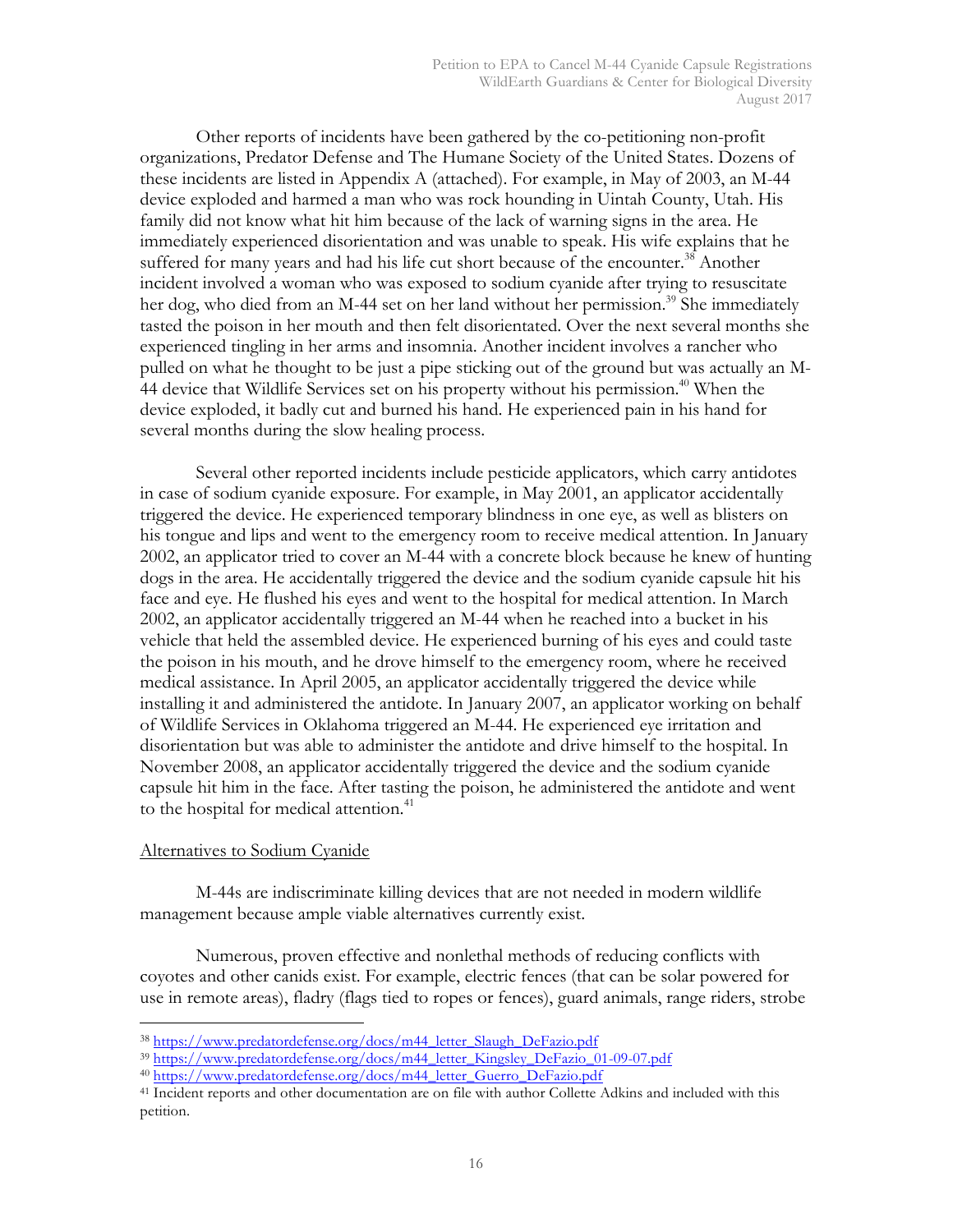lights and noisemakers can be used in lieu of M-44s to effectively deter coyotes and other socalled "problem wildlife" from disturbing livestock. Indeed, numerous studies have demonstrated the effectiveness of nonlethal methods to protect livestock from predators (e.g. Shivik et al.  $2003^{42}$ ; Lance et al.  $2010^{43}$ ).

Moreover, numerous scientific studies seriously call into question the efficacy of lethal predator control (e.g., Berger 2006<sup>44</sup>, Harper et al. 2008<sup>45</sup>; Musiani et al. 2003<sup>46</sup>). For example, in a study based upon a review of 25 years of livestock depredation data, Wielgus and Peebles (2014)<sup>47</sup> found that with increased predator persecution, livestock losses *increased* in the following year. Additionally, Treves et al.  $(2016)$ ,  $48^{\circ}$  a meta-review of 24 studies, showed little or no scientific support for the efficacy of killing predators to protect livestock. Just as many livestock are likely to die, or in some cases even more, after predators are killed.

Scientists explain that indiscriminate killing of coyotes disrupts the stability and equilibrium of their social structure, triggering compensatory breeding and an increase in the coyote population.<sup>49</sup> Specifically, younger pairs begin to breed and juvenile males move in to fill the gap. Increasing the number of juvenile males in a destabilized population increases the likelihood of predation on wild ungulates and on livestock.<sup>50</sup>

While we do not condone — nor does the science support — the use of lethal techniques to control predators, even if Wildlife Services and state agencies insist on using lethal methods to target coyotes and other canids, more selective and more effective alternatives to M-44s are available. Firearms can be used with relatively minimal risk to people and non-targets as long as the shooter makes a positive identification before shooting. Traps, such as cage traps, can be used with specifications to reduce non-target

*Economic Correlates on the Sheep Industry*. CONSERVATION BIOLOGY 20: 751-761.

http://digitalcommons.unl.edu/cgi/viewcontent.cgi?article=1616&context=icwdm\_usdanwrc.

 <sup>42</sup> Shivik, J. A., A. Treves, and P. Callahan. 2003. *Nonlethal techniques for managing predation: Primary and secondary repellents*. CONSERVATION BIOLOGY 17: 1531-1537, *available at* http://wscinof.dreamhosters.com/wpcontent/uploads/SHIVAKNon-Lethal.pdf.

<sup>43</sup> Lance, N.J., S.W. Breck, C. Sime, P. Callahan, and J.A. Shivik. 2010. *Biological, technical, and social aspects of applying electrified fladry for livestock protection from wolves* (*Canis lupus*). WILDLIFE RESEARCH 37: 708-714, http://digitalcommons.unl.edu/cgi/viewcontent.cgi?article=2257&context=icwdm\_usdanwrc.

<sup>44</sup> Berger, K.M. 2006. *Carnivore-Livestock Conflicts: Effects of Subsidized Predator Control and*

<sup>45</sup> Harper, E.K., W.J. Paul, and D.L. Mech, et al. 2008. *Effectiveness of lethal, directed wolf-depredation control in Minnesota*. JOURNAL OF WILDLIFE MANAGEMENT 72: 778–84.

<sup>46</sup> Musiani, M., C. Mamo, L. Boitani, C. Callaghan, C. C. Gates, L. Mattei, E. Visalberghi, S. Breck, and G. Volpi. 2003. *Wolf depredation trends and the use of fladry barriers to protect livestock in western North America*. CONSERVATION BIOLOGY 17: 1538-1547,

<sup>47</sup> Wielgus, R. and K. Peebles. 2014. *Effects of Wolf Mortality on Livestock Depredations*. PLOS ONE 9: e113505, http://journals.plos.org/plosone/article?id=10.1371/journal.pone.0113505.

<sup>48</sup> Treves, A., M. Krofel, J. McManus. 2016. *Predator control should not be a shot in the dark*. FRONTIERS IN ECOLOGY AND THE ENVIRONMENT 14: 380-388, *available at*

http://faculty.nelson.wisc.edu/treves/pubs/Treves\_Krofel\_McManus.pdf.

<sup>49</sup> *See e.g*., Letter from Dr. Robert Crabtree, Yellowstone Ecological Research Center (Revised Draft June 21, 2012), *available at* http://www.predatordefense.org/docs/coyotes\_letter\_Dr\_Crabtree\_06-21-12.pdf

<sup>(</sup>presenting research showing that indiscriminate killing of coyotes results in population booms with consequent increases in livestock and wild ungulate predation).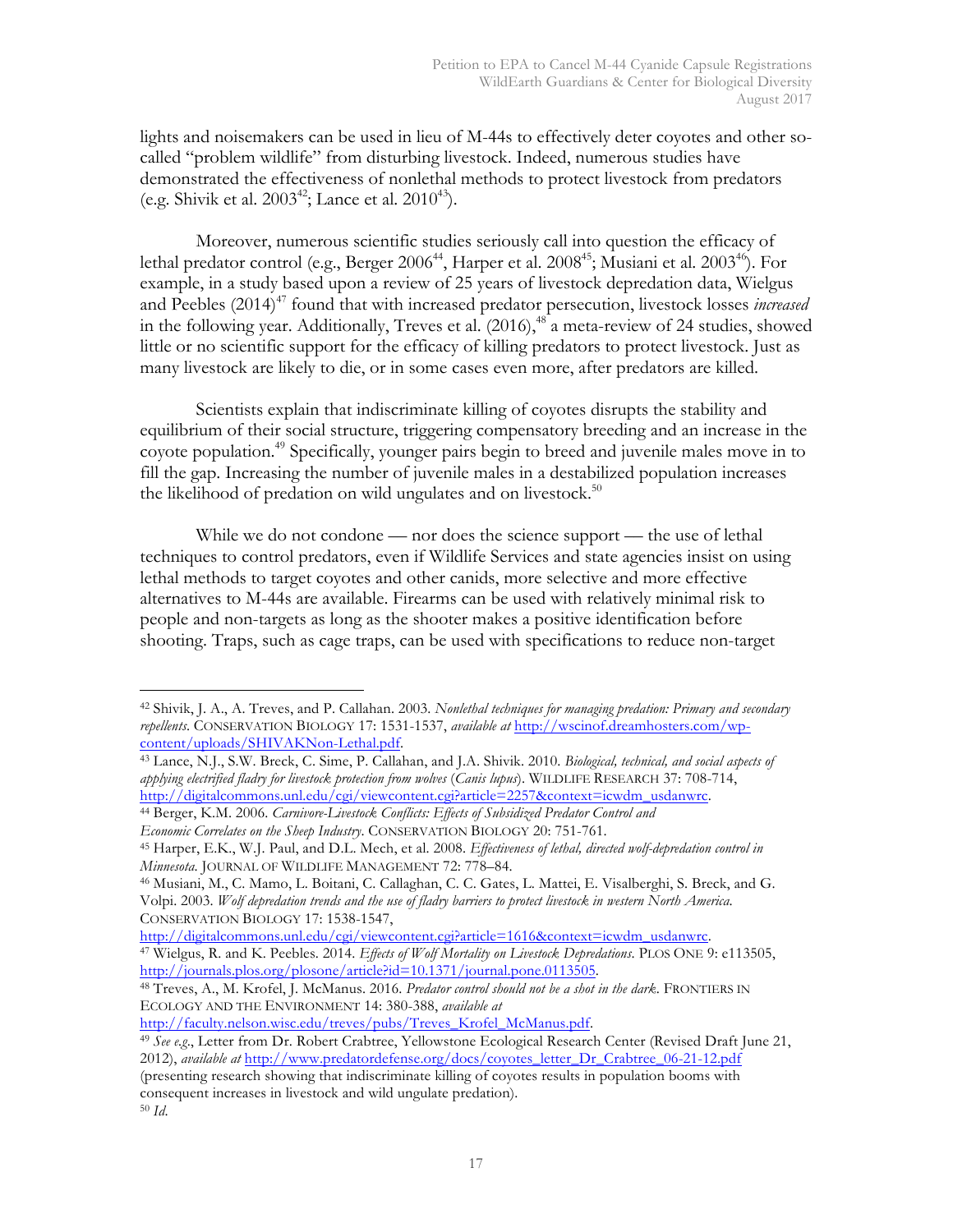capture, and as long as traps are frequently checked (at least once every 24-hours), non-target animals may often be released without lethal injuries.

An analysis of Wildlife Services' own data demonstrates that alternatives to M-44s are more effective for capturing coyotes and other canids. For example, in 2015, Wildlife Services reportedly killed 68,905 coyotes. Wildlife Services killed just 18.7 percent of these coyotes using M-44s. Using the more effective — and more selective –– technique of shooting coyotes with firearms, Wildlife Services killed 27,181 coyotes in 2015. That's nearly 40 percent of the total number of coyotes killed that year.<sup>51</sup> In short, given the alternatives to M-44s, continued M-44 use is economically unjustified.

#### Ecological Benefits of Conserving Predators Targeted by M-44s

Prohibiting the use of M-44s would benefit the health of ecosystems and native wildlife populations altogether. Carnivores targeted by M-44s, such as coyotes and foxes, play an essential role in maintaining healthy ecosystems. Predator species modulate prey populations and increase the health of those populations. The presence of carnivores on the landscape increases the biological diversity and overall functionality of ecosystems. Indeed, numerous studies analyze how carnivore removal, in particular, can cause a wide range of unanticipated impacts that are often profound, including on native plant communities, wildfire and biogeochemical cycles, the spread of disease or invasive species, and more (e.g. Beschta and Ripple 2009<sup>52</sup>; Levi et al. 2012<sup>53</sup>; Bergstrom et al. 2013<sup>54</sup>; Bergstrom 2017<sup>55</sup>).

Mesopredator species, like coyotes, are essential to maintaining ecological balance. Coyotes play a keystone role in the American West's native ecosystems by preying upon smaller carnivores such as skunks, foxes, and raccoons.<sup>56</sup> This predation indirectly benefits the prey of smaller carnivores. For instance, the resulting decreased nest predation by smaller carnivores increases ground-nesting birds like the imperiled greater sage grouse.<sup>57</sup> Coyotes also increase the diversity of rodent species by increasing the competition amongst smaller carnivores.<sup>58</sup>

 <sup>51</sup> U.S. Dep't of Agriculture, Wildlife Services, *2016 Program Data Reports*, *available at*

https://www.aphis.usda.gov/aphis/ourfocus/wildlifedamage/sa\_reports/sa\_pdrs/ct\_pdr\_home\_2016 (last visited July 21, 2017).

<sup>52</sup> Beschta, R.L., and W.J. Ripple. 2009. *Large predators and trophic cascades in terrestrial ecosystems of the western United States*. BIOL. CONSERV. 142(11): 2401–2414.

<sup>53</sup> Levi, T., A.M. Kilpatrick, M. Mangel, and C.C. Wilmers. 2012. *Deer, predators, and the emergence of Lyme disease*. PROC NATL ACAD SCI 109(27): 10942–10947.

<sup>54</sup> Bergstrom, B.J., L.C. Arias, A.D. Davidson, A.W. Ferguson, L.A. Randa, and S.R. Sheffield. 2014. *License to kill: reforming federal wildlife control to restore biodiversity and ecosystem function*. CONSERVATION LETTERS.

<sup>55</sup> Bergstrom, B.J. 2017. *Carnivore conservation: shifting the paradigm from control to coexistence*. J. MAMMAL. 98 (1): 1-6.

<sup>56</sup> Crooks, K.R. and M.E. Soule. 1999. *Mesopredator Release and Avifaunal Extinctions in a Fragmented System*. 400 J. NATURE 563–566; Henke, S.E. and F. C. Bryant. 1999. *Effects of Coyote Removal of the Faunal Community in Western Texas*. 63 J. WILDLIFE MGMT. 1066–1081.

<sup>57</sup> Mezquida, E.T. et. al. 2006. *Sage-Grouse and Indirect Interactions: Potential Implications of Coyote Control on Sage-Grouse Populations*. 108 J. CONDOR 747–759.

<sup>58</sup> Ripple, W.J. and R. L. Beschta. 2006. *Linking a Cougar Decline, Trophic Cascade, and Catastrophic Regime Shift in Zion National Park*. 133 J. BIOLOGICAL CONSERVATION 397–408.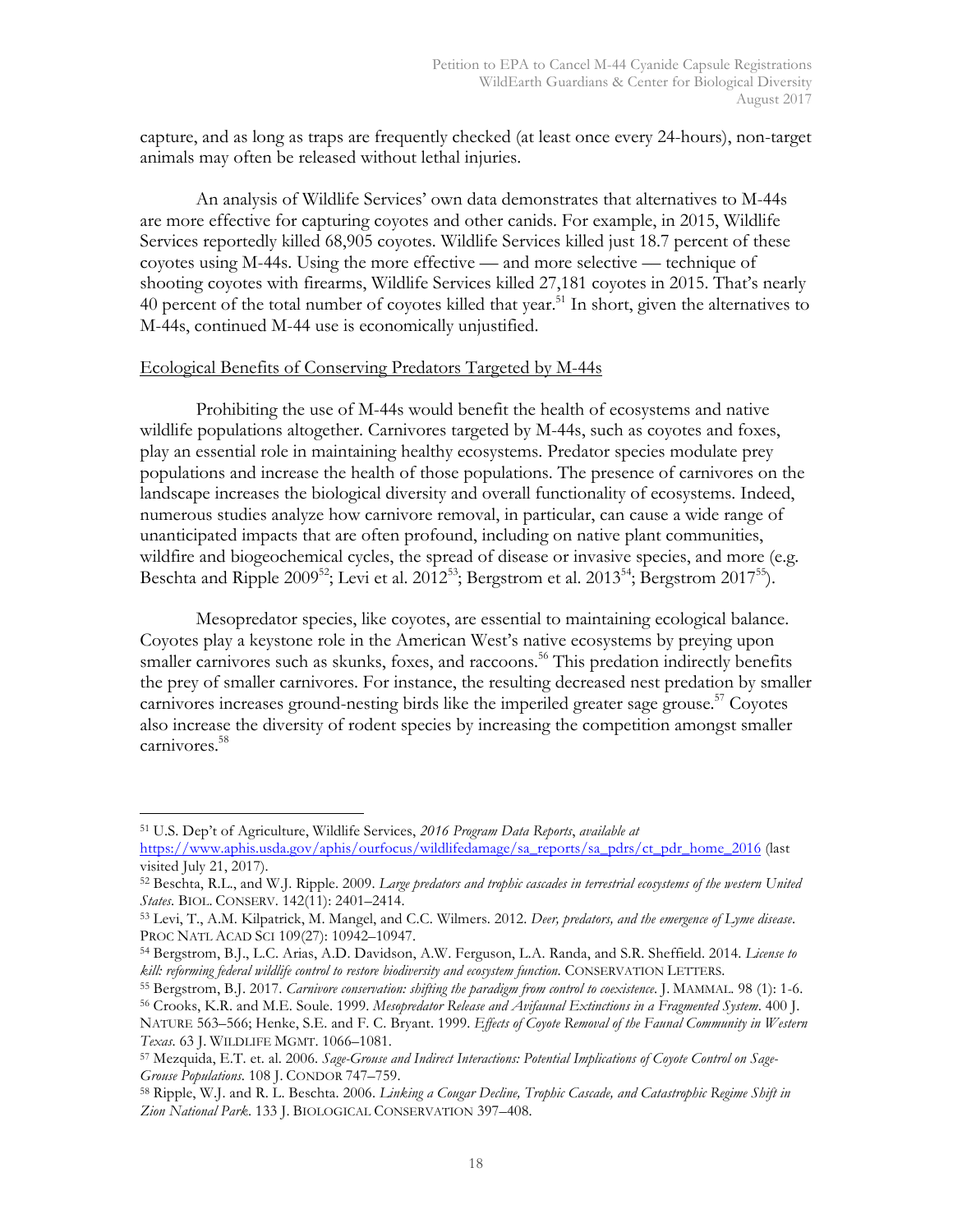In summary, the harms associated with continued use of M-44 sodium cyanide devices far outweigh the benefits of that use.

## **M-44s are Being Used Illegally, In Violation of Labeling Requirements and FIFRA**

The labels<sup>59</sup> for registered sodium cyanide products require that users comply with all twenty-six use restrictions outlined in the Use Restriction Bulletin. <sup>60</sup> Even though FIFRA requires strict adherence to pesticide labels,<sup>61</sup> numerous incidents involving accidental exposure to sodium cyanide show that the registered users do not consistently abide by a number of these use restrictions.

The recent incidents in Idaho and Wyoming provide ample evidence demonstrating how registered users are violating the label requirements and other use restrictions when placing M-44s. The incident in Pocatello, Idaho involved an illegally-placed M-44 that injured a teen-aged boy, killed his dog and exposed several family members to sodium cyanide. Media reports and written accounts from the family demonstrate violations of the following use restrictions:

- "The M-44 device shall not be used: (1) in areas within national forests or other Federal lands set aside for recreational use, (2) areas where exposure to the public and family and pets is probable, (3) in prairie dog towns, or (4) except for the protection of Federally designated threatened or endangered species, in National or State Parks; National or State Monuments; federally designated wilderness areas; and wildlife refuge areas"; $62$
- "Bilingual warning signs in English and Spanish shall be used in all areas containing M-44 devices . . . Main entrances or commonly used access points to areas in which M-44 devices are set shall be posted with warning signs to alert the public to the toxic nature of the cyanide and to the danger to pets. Signs shall be inspected weekly to ensure their continued presence and ensure that they are conspicuous and legible . . . An elevated sign shall be placed within 25 feet of each individual M-44 device warning persons not to handle the device"; and  $63$
- "In all areas where the use of the M-44 device is anticipated, local medical people shall be notified of the intended use. This notification may be made through a poison control center, local medical society, the Public Health

<sup>60</sup> U.S. Dep't of Agriculture, Animal & Plant Health Inspection Service, *WS Directive 2.415, M-44 Use and Restrictions* (revised June 15, 2017) [hereinafter "M-44 Use Restrictions"] *available at*  https://www.aphis.usda.gov/wildlife\_damage/directives/2.415\_m44\_use%26restrictions.pdf. 61 7 U.S.C.  $\{ 136j(a)(2)(G).$ 

 <sup>59</sup> *See e.g.,* Label for EPA Registration No. 56228-15 ("Users of this product must follow all requirements of product labeling, including but not limited to, all Use Restrictions, Directions for Use, Precautionary Statements, first aid and antidotal measures, information on endangered species, requirements for posting warning signs, and Storage and Disposal instructions."). See also the labels for EPA Registration No. 35975-2, EPA Registration No. 39508-1, EPA Registration No. 13808-8, EPA Registration No. 33858-2, and EPA Registration No. 35978-1.

<sup>62</sup> M-44 Use Restrictions at 3.

<sup>63</sup> *Id*. at 10–11.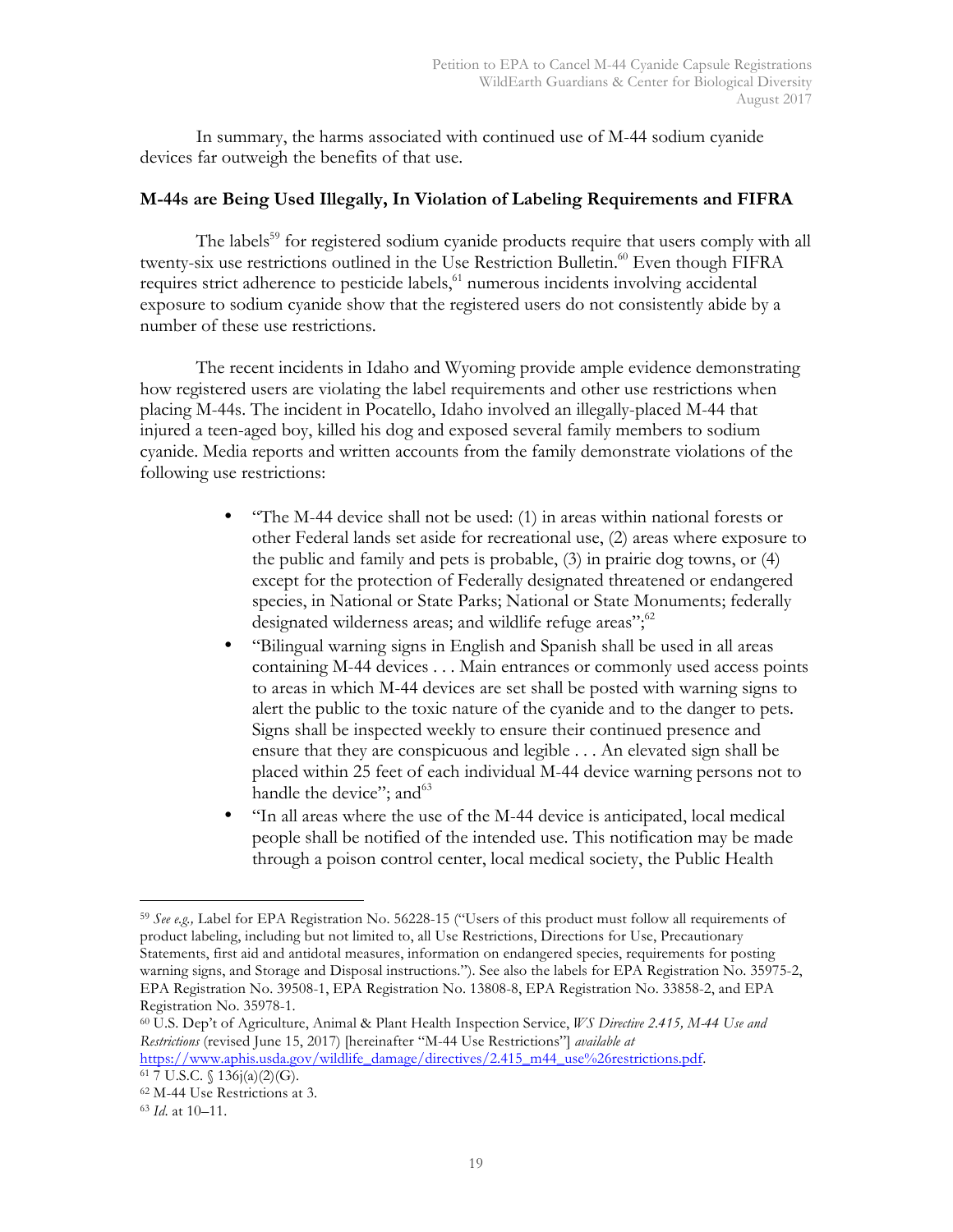Service, or directly to a doctor or hospital. They shall be advised of the antidotal and first-aid measures required for treatment of cyanide poisoning. It shall be the responsibility of the supervisor to perform this function."<sup>64</sup>

It cannot be disputed that the M-44 was placed in an "area[] where exposure to the public and family and pets is probable." Fourteen-year-old Canyon Mansfield was walking the family Labrador, Casey, on a hill just 300 yards behind their home on public land managed by the Bureau of Land Management (BLM) in the outskirts of Pocatello, Idaho.<sup>65</sup> (That placement also violated a November 2016 pledge by Wildlife Services in Idaho not to use M-44s on public land in Idaho. $^{66}$ )

As for the requirement for conspicuous warning signs, Dan Argyle, a captain in the Bannock County Sheriff's Office, told National Geographic that "no warning signs were observed at the scene . . . ."67 And Canyon Mansfield explains: "No signs like these were near the cyanide bomb that took my dog away from me."<sup>68</sup>

It has been reported that Wildlife Services made no notifications of the intended use of M-44s to local medical professionals.<sup>69</sup> Canyon Mansfield's father, Dr. Mark Mansfield explains: "We didn't know anything about it. No neighborhood notifications, and our local authorities didn't know anything about them . . . The sheriff deputies who went up there didn't even know what a cyanide bomb was." The Center requested, under the Freedom of Information Act, copies of written materials serving as proof that the required notifications to medical professionals were made in Idaho. Responsive records indicate that Wildlife Services notified Idaho hospitals *after* the Pocatello incident, in July 2017, and that Wildlife Services has not made these notifications on an annual basis, as the prior notification to Idaho hospitals occurred in 2013.

The incident north of Casper, Wyoming that killed two family dogs also demonstrates a violation of the requirement for warning signs.<sup>70</sup> A media report provides that a "few days after the dogs died in Wyoming, Daniel Helfrick returned to the area, looking for signs they might have missed to warn them of the cyanide traps. He didn't see any."<sup>71</sup> A personal account of the tragic incident by one of the involved family members provides further evidence that no signs were posted.<sup>72</sup>

 <sup>64</sup> *Id*. at 12.

<sup>65</sup> http://news.nationalgeographic.com/2017/04/wildlife-watch-wildlife-services-cyanide-idaho-predatorcontrol/.

<sup>66</sup> http://fox13now.com/2017/03/21/cyanide-bomb-that-killed-dog-owner-placed-illegally-by-wildlifeservices/.

<sup>67</sup> http://news.nationalgeographic.com/2017/04/wildlife-watch-wildlife-services-cyanide-idaho-predatorcontrol/.

<sup>68</sup> https://www.predatordefense.org/docs/m44s\_canyons\_story.pdf.

<sup>69</sup> http://www.theblaze.com/news/2017/03/21/cyanide-device-explodes-killing-familys-dog-they-cantbelieve-who-planted-it-behind-their-home/.

 $\frac{70 \text{ http://www.wyofile.com/colum}/cyanide-bomb-kills-two-casper-dogs/100}$ 

<sup>71</sup> http://www.wyofile.com/column/cyanide-bomb-kills-two-casper-dogs/.

<sup>72</sup> https://www.predatordefense.org/features/m44\_WY\_Amy\_dogs.htm.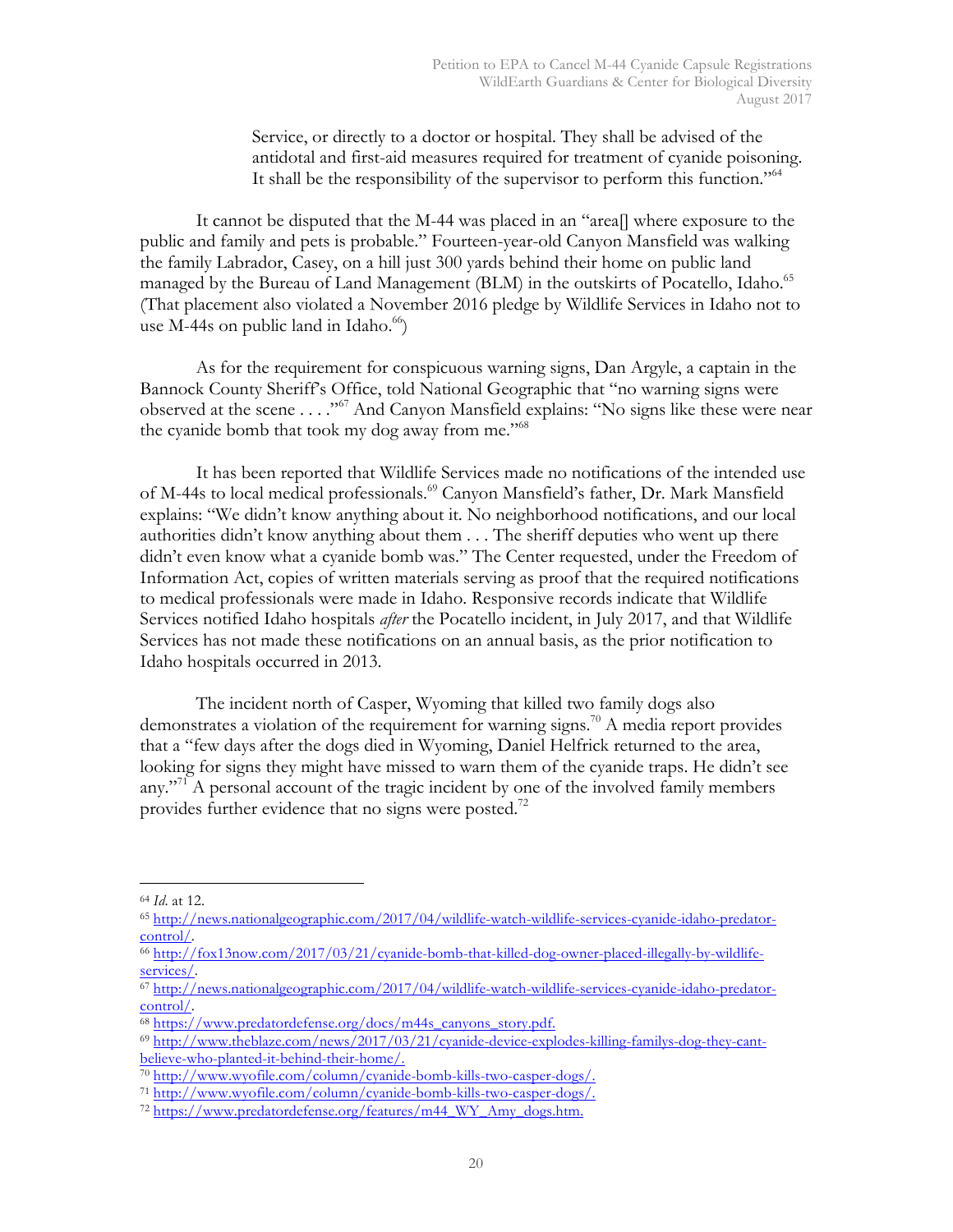In addition, the March 2002 incident, where an applicator was injured when he reached into a bucket of assembled M-44s, likely occurred because he was not properly trained in the safe handling of the devices.<sup>73</sup>

## **Risk Criteria Triggering Initiation of a Special Review Are Present**

FIFRA's implementing regulations at 40 C.F.R. Part 154 authorize the Administrator to initiate a Special Review of a registered pesticide if any one of the risk criteria outlined in 40 C.F.R. Part 154.7 are met.<sup>74</sup> In relevant part, such risk criteria include the following:

- 1. The Administrator finds the registered pesticide "[m]ay pose a risk of serious or acute injury to humans or domestic animals";<sup>75</sup>
- 2. The Administrator finds the registered pesticide "[m]ay result in residues in the environment of nontarget organisms at levels which equal or exceed concentrations acutely or chronically toxic to such organisms, or at levels which produce adverse reproductive effects in such organisms";<sup>76</sup>
- 3. The Administrator finds the registered pesticide "[m]ay pose a risk to the continued existence of any endangered or threatened species designated by the Secretary of the Interior or the Secretary of Commerce under the Endangered Species Act of 1973, as amended";<sup>77</sup>
- 4. The Administrator finds the registered pesticide "[m]ay result in the destruction or other adverse modification of any habitat designated by the Secretary of the Interior or the Secretary of Commerce under the Endangered Species Act as a critical habitat for an endangered or threatened species";<sup>78</sup> and/or
- 5. The Administrator finds the registered pesticide "[m]ay otherwise pose a risk to humans or to the environment which is of sufficient magnitude to merit a determination whether the use of the pesticide product offers offsetting social, economic, and environmental benefits that justify  $\dots$  continued registration."<sup>79</sup>

As demonstrated throughout this Petition — and further elaborated upon below — several of these risk criteria are met by use of M-44s.

M-44s Pose Risk of Serious or Acute Injury to Humans and Domestic Animals

As explained above and demonstrated by several recent incidents involving injury to people and their companion animals, M-44s pose a risk of serious injury – and even death – to humans and domestic animals, including family dogs. For this reason alone, a Special Review should be initiated.

 <sup>73</sup> M-44 Use Restrictions at 1.

<sup>74</sup> *See* 40 C.F.R. § 154.1 ("The purpose of the Special Review process is to help the Agency determine whether to initiate procedures to cancel, deny, or reclassify registration of a pesticide product because uses of that product may cause unreasonable adverse effects on the environment, in accordance with sections  $3(c)(6)$  and 6 of [FIFRA]. The process is intended to ensure that the Agency assesses risks that may be posed by pesticides and the benefits of use of those pesticides, in an open and responsive manner.").

<sup>75</sup> 40 C.F.R. § 154.7(a)(1).

 $76$  40 C.F.R. § 154.7(a)(3).

<sup>77</sup> 40 C.F.R. § 154.7(a)(4).

<sup>78</sup> 40 C.F.R. § 154.7(a)(5).

<sup>79</sup> 40 C.F.R. § 154.7(a)(6).